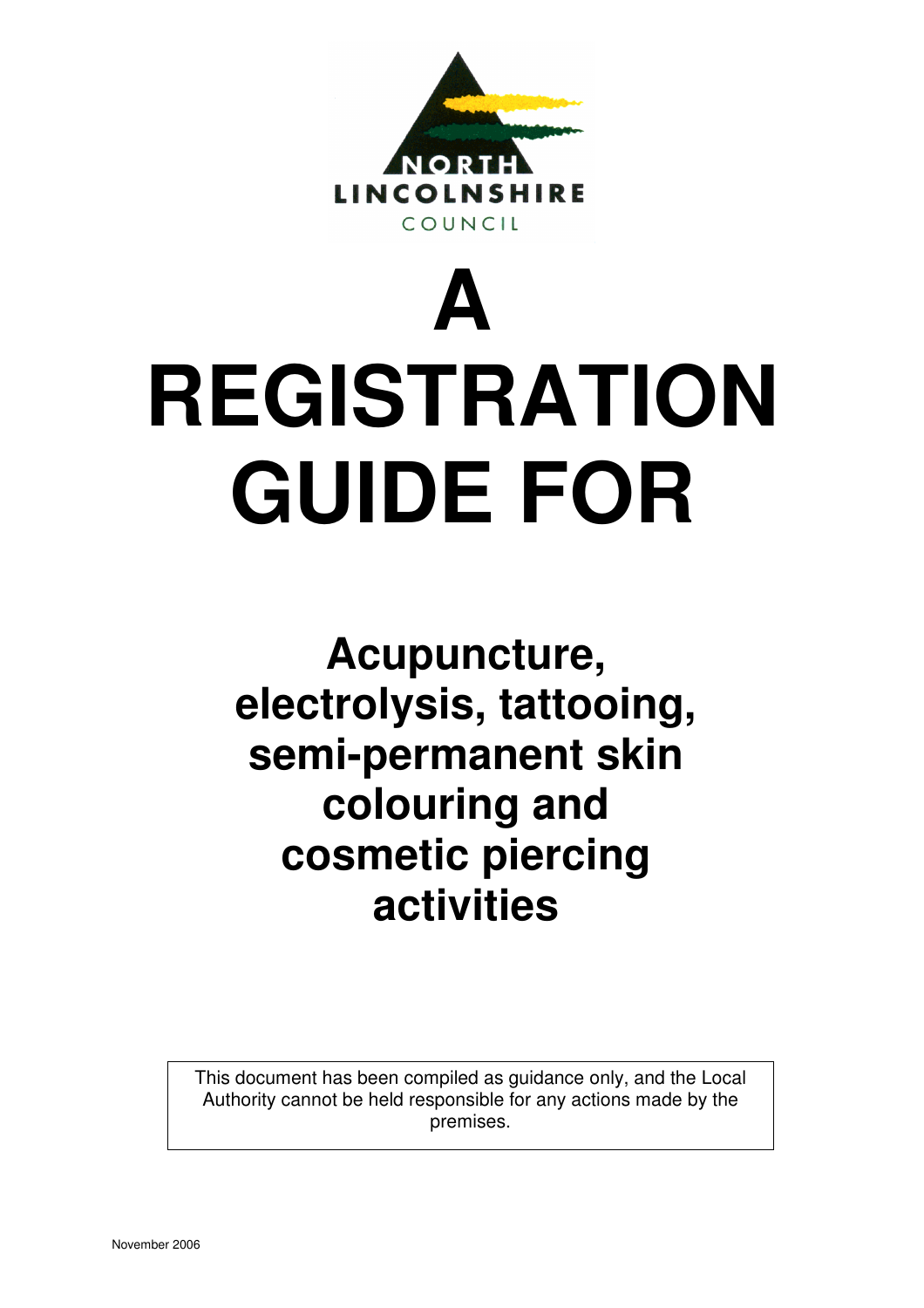## **CONTENTS**

## **Section Page No**

| 1 | Background                      | 3         |
|---|---------------------------------|-----------|
| 2 | <b>Definitions</b>              | 4         |
| 3 | Registration                    | $5-6$     |
| 4 | <b>Policies and Procedures</b>  | 7         |
| 5 | <b>Complaints and Enquiries</b> | 8         |
| 6 | <b>Offences</b>                 | 9         |
| 7 | Legislation                     | 10        |
| 8 | Contacts                        | $11 - 12$ |
| 9 | Fees                            | 13        |

## Appendices

| 1. | <b>Application to Register Activity</b> |                                                                                                    | $14 - 15$                                             |
|----|-----------------------------------------|----------------------------------------------------------------------------------------------------|-------------------------------------------------------|
|    | 2 Byelaws                               | - acupuncture<br>- electrolysis<br>tattooing<br>semi-permanent skin colouring<br>cosmetic piercing | $16 - 18$<br>19-21<br>$22 - 24$<br>$25 - 27$<br>28-30 |

## **A copy of this guide can be obtained from the Council's website on www.northlincs.gov.uk**

**For further information on this guide or on registration information,**  please contact the Licensing Department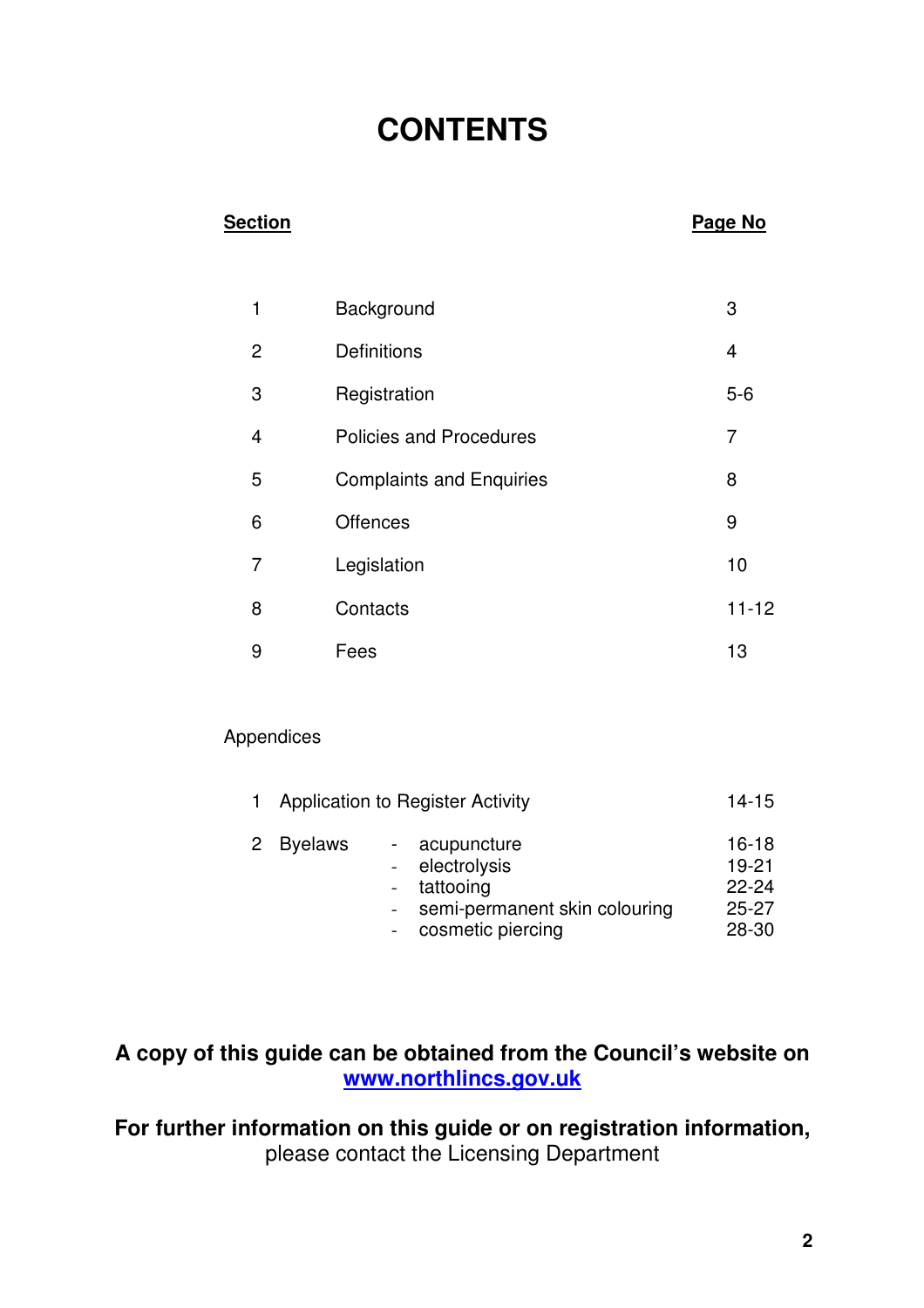## **1 Background**

Activities such as acupuncture, electrolysis, tattooing, semi-permanent skin colouring and cosmetic piercing are controlled and enforced under the Local Government (Miscellaneous Provisions) Act 1982. In order to control such activities a Local Authority must adopt the provisions contained in Part VIII of the Act.

The Act makes provisions under Section 13 for Local Authorities to make a resolution to adopt the provisions of this Act by way of implementing byelaws, which relate to hygiene aspects of these activities.

North Lincolnshire Council resolved that Sections 14 to 17 (inclusive) of the Act shall come into force from 1st September 2001 and the required byelaws were implemented for the activities of acupuncture, tattooing, ear-piercing and electrolysis, thus requiring "persons conducting the business of tattooing, earpiercing and electrolysis, and persons conducting the practice of acupuncture", to be registered.

In April 2004 the Local Government Act 2003 made regulations on cosmetic piercing and semi-permanent skin colouring, which amended Section 15 of the Local Government (Miscellaneous Provisions) Act 1982.

North Lincolnshire Council applied to the Secretary of State to adopt the provisions and byelaws in relation to these two new activities. The byelaws were approved in January 2006 and will be in force from the 1<sup>st</sup> March 2006. These amendments have changed the existing provisions in that ear piercing is no longer a separate activity, it is now within the definition of cosmetic piercing.

These activities are controlled by registration. North Lincolnshire Council registers both the premises and any individuals to carry out each activity. There is a one-off fee for for this process [see Section 3 – registration] and a certificate of registration is issued. It is an offence to carry out any of these activities without a registration certificate, which will only be issued subject to compliance with current health and safety legislation and Council byelaws concerning hygiene.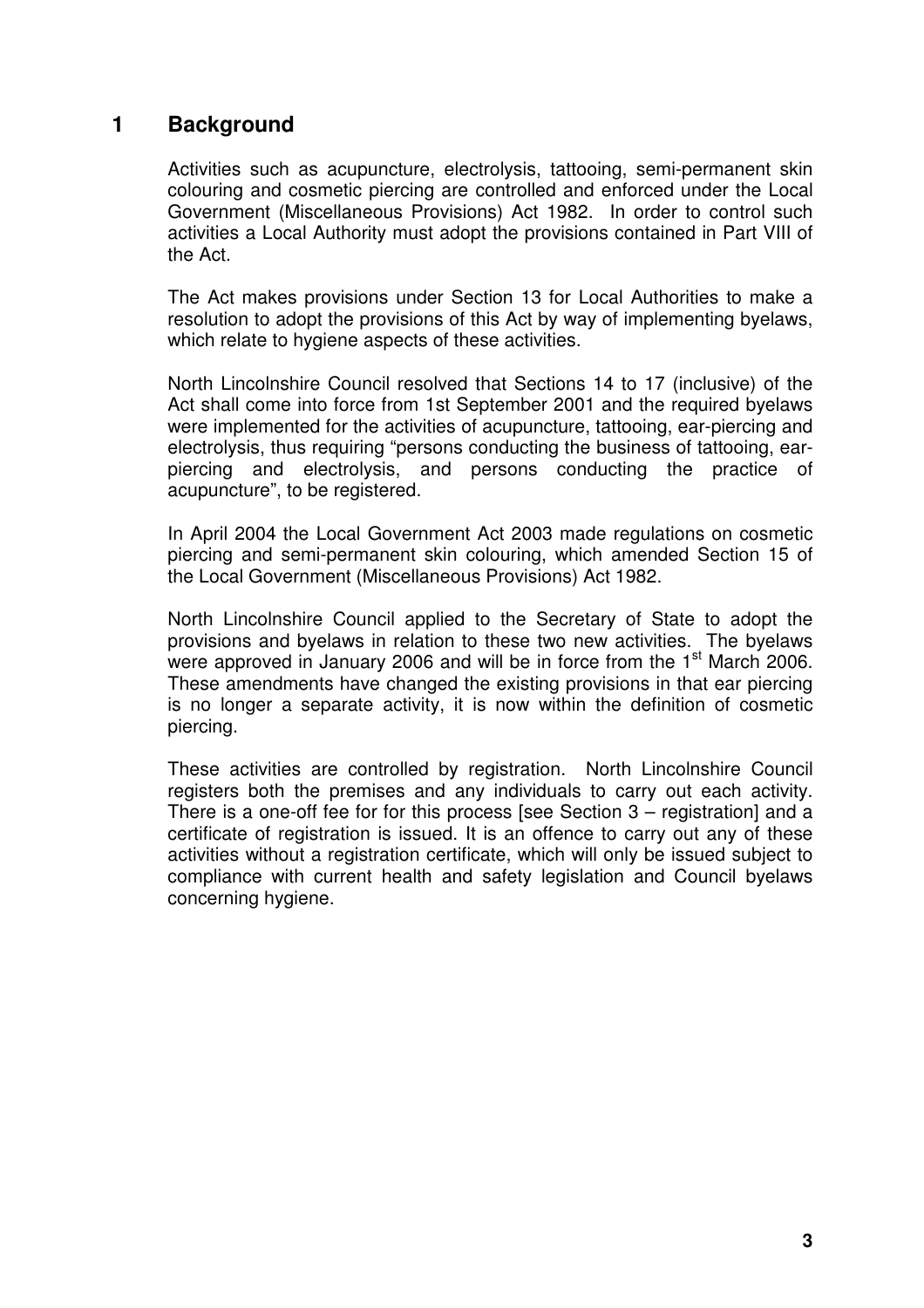## **2 Definitions**

The activies covered in this guide are not defined in the Local Government (Miscellaneous Provisions) Act 1982 but the Act does make reference to the activities but makes reference to the definitions of electrolysis and acupuncture from the Oxford English Dictionary; the definition of tattooing from the Tattooing of Minors Act 1969; the definition of semi-permanent skin colouring and cosmetic piercing from the Local Government Act 2003.

The definitions are:

#### **Electrolysis**

"the destruction of tumors by electric agency"[Oxford] "the destruction of hair roots, warts, moles, etc by means of an electric current" [Longmans New Universal Dictionary]

#### **Acupuncture**

"the insertion of needles into living tissue for remedial purposes"

#### **Tattooing**

"the insertion into the skin of any colouring material designed to leave a permanent mark"

#### Semi-permanent skin colouring

"the insertion of semi-permanent colouring into a person's skin" [micropigmentation, semi-permanent make-up and temporary tattoos are covered by this activity – although tattoos that do not pierce/insert into the skin shall not require registration]

#### Cosmetic Piercing

"piercing of any part of the body for cosmetic purposes"[Greater London Council (General Powers) Act 1981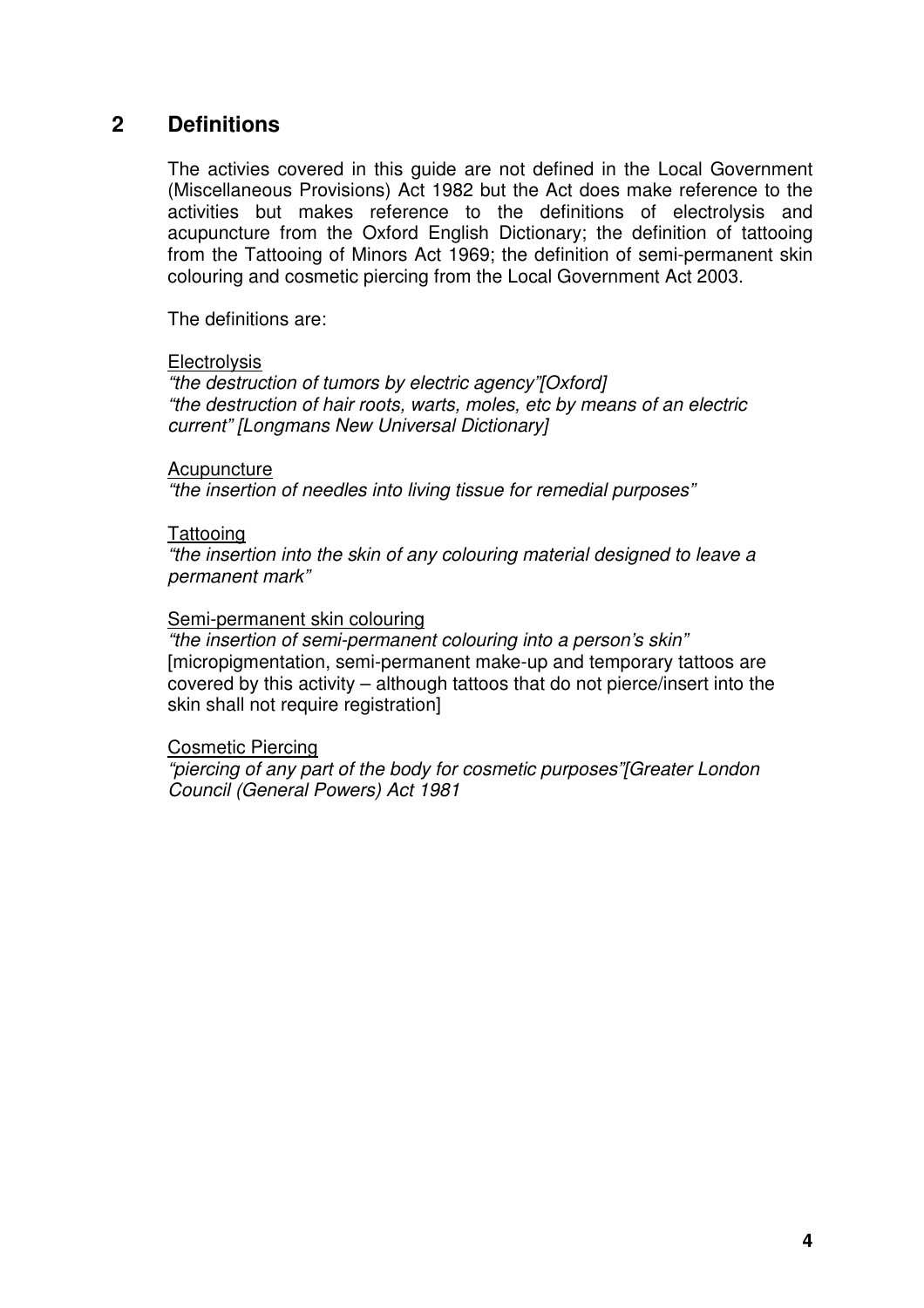## **3 Registration**

Both the person conducting the activity and the premises at which the activity is to take place are required to be registered with the Local Authority, for example

**Joe Bloggs Hairdressing, 1 High Street, Scunthorpe – conducts ear piercing and electrolysis. Joanne, Jayne and Helen do electrolysis, and Andy, Joe Bloggs, do both activities. The following applications and fees will be required:** 

#### **Electrolysis**

**x1 Joe Bloggs, t/a Joe Bloggs Hairdressing, 1 High Street, Scunthorpe** 

#### **Cosmetic Piercing**

**x1 Joe Bloggs, t/a Joe Bloggs Hairdressing, 1 High Street, Scunthorpe** 

**(all persons actually conducting each activity must be listed on each application form and are included in the application fee – once registered, any additional persons will incur a fee per person per activity)** 

Registration requires a one-off fee. The list of fees is available on the council's website, details of which is listed at the end of this guide. Please note that the fees are liable to change.

Each person is registered at this address only. Should they conduct any activities at other premises, then they will need to register themselves at these other premises and pay the required user fee. [Where a person sometimes visits people to give treatment, the premises where the treatment takes place is not required to be registered]

Applications are to be accompanied by such particulars as the Local Authority may reasonably require and these include details of:

(a) the premises where the applicant desires to practice; and (b) any convictions for non-compliance with the bylaws.

A copy of the application form is attached to this guide at Appendix 1. The application must be completed by:

- The occupier of the premises; and/or
- Each individual who conducts the activity

and must be accompanied by the relevant fee.

Before the application can be determined, a visit will be made to the premises by an Inspector of Health & Safety, in relation to the health and safety of the business. The premises may also be visited by a Licensing Officer, in relation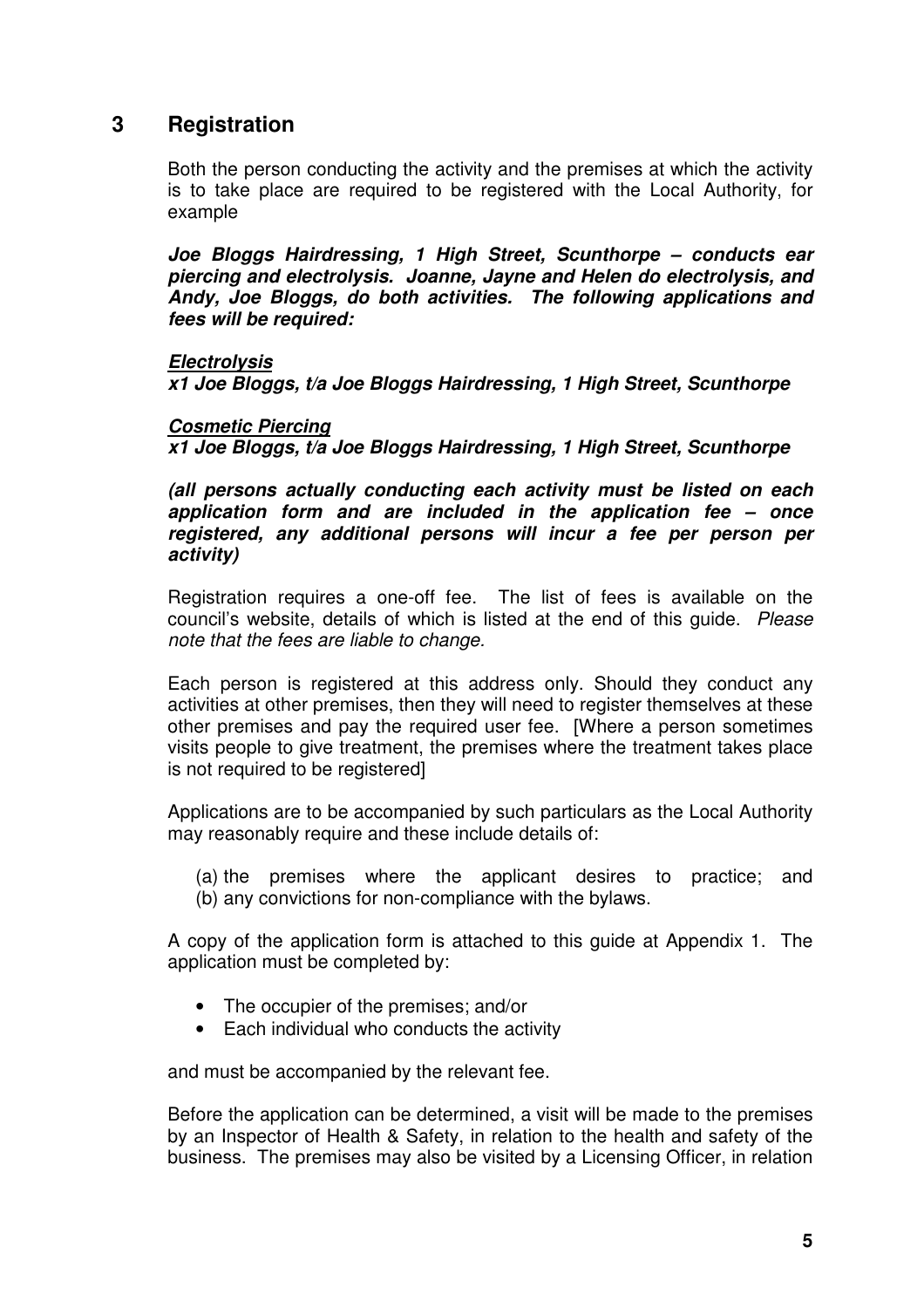to the registration of the business. Joint visits are usually made, but this cannot always be guaranteed.

Once the officers are satisfied that the business is satisfactory for conducting the activity/ies, a registration certificate will be issued. You must then display the certificate in a prominent position on the premises where the activities take place. [See Section 5 – Offences]

The relevant byelaws apply once the application is registered. These byelaws are attached at Appendix 2 at the end of this guide.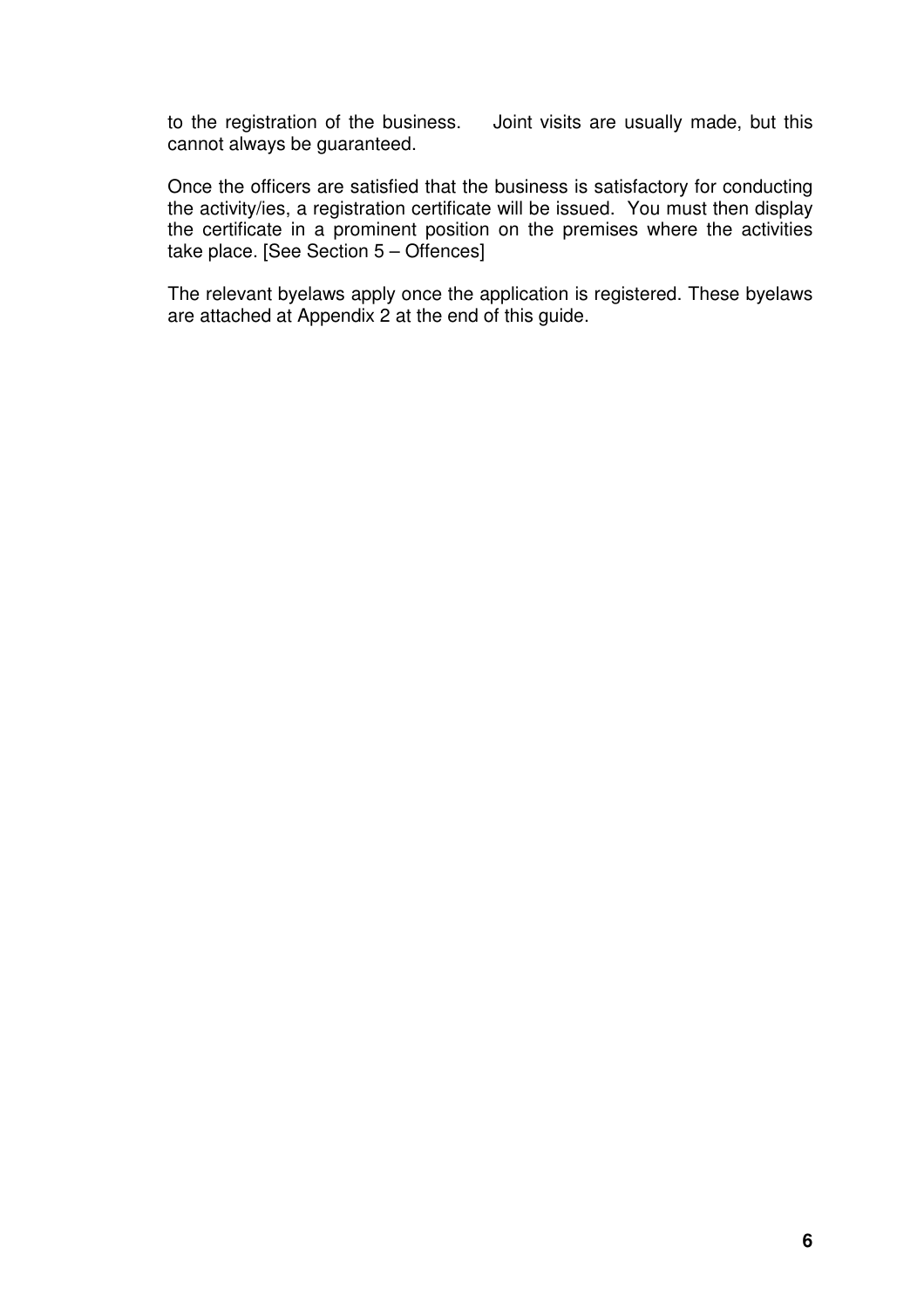## **4 Policies and Procedures**

This document is a guide to the activities that you currently conduct in your business, in that it points out the legal requirements that you must adhere to, to ensure that your business does not fall foul of the law.

What you may want to put into place are your own policies and/or procedures that cover exactly how you want your staff to conduct themselves when taking part in these activities. You may have your own ideas how you want these activities to be undertaken, for example:

- Age restrictions minimum/maximum
- Numbers of activities taking place at any one time
- Who conducts which activities
- Internal training first aid
	- emergency procedures
	- dealing with customers
	- dealing with complaints
- Consent forms what type of ID is acceptable signatures
- Record keeping incident/complaint log book
	- $general log either hard copies or computer files$
- Aftercare **Fig. 1.1.** Heaflets/general informative guidance (hygiene/medical)

You may ask yourself, 'why do I need to have such policies in place, when there is no legal requirement to do so?' In answer to this, having such a policies in place, may be advantageous to your business, ie should a complaint be made against your business, you not only have all the information to hand and may be able to use the defence clause within the Act [see Section 6]; also it makes good business sense to have records of all transactions/activities made for your own benefit.

You should seek the advice of the Local Environmental Health Department (Food & Safety). [See Section 6]

There is a document available, which offers guidance on such activities, and includes useful information and drafts consent forms, which you could adapt for your own needs. The document is called 'Body art, cosmetic therapies and other special treatments' written by the Chartered Institute of Environmental Health.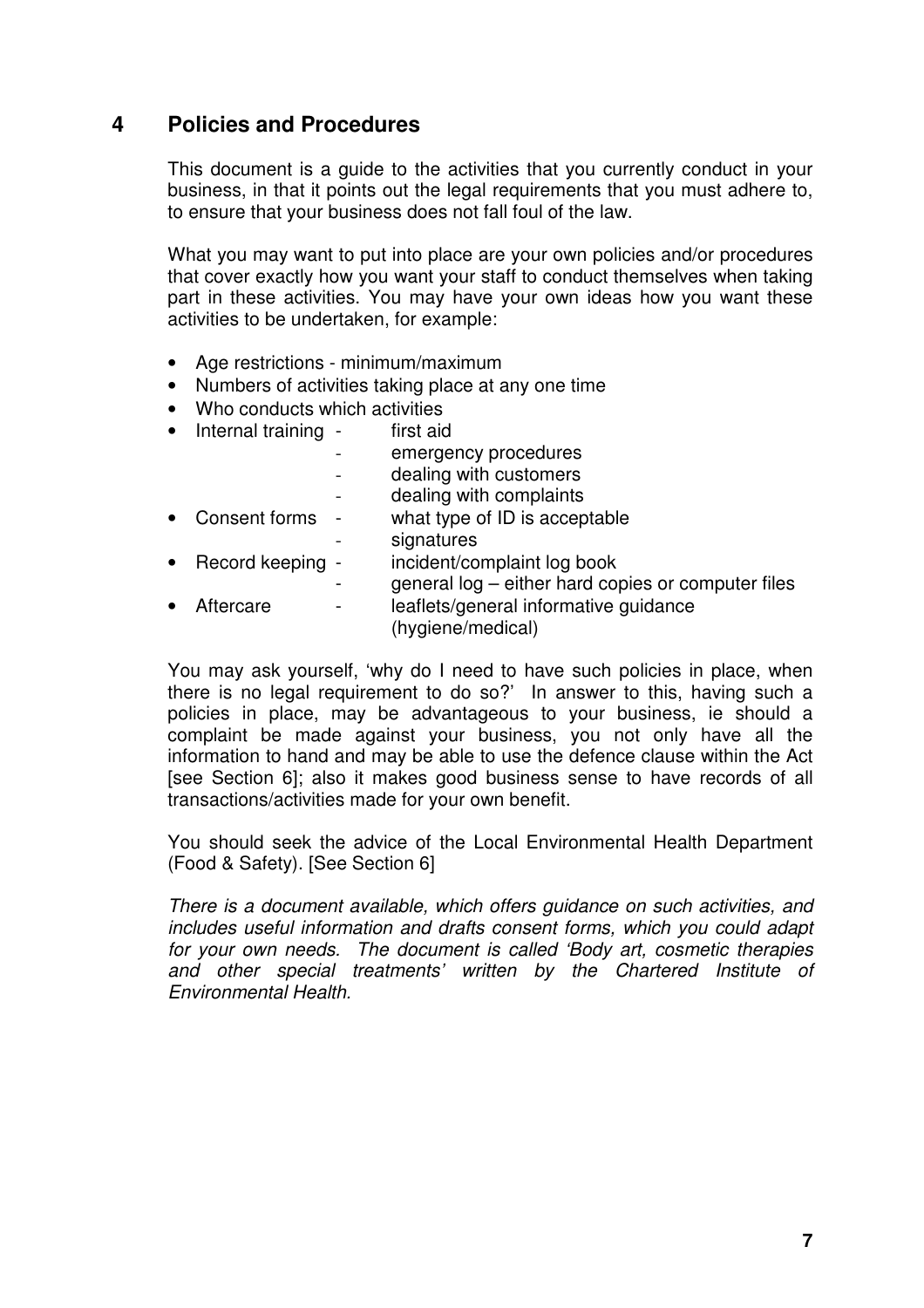## **5 Complaints or Enquiries**

There is no statutory age consent for cosmetic piercing. Cosmetic piercing of a minor is lawful provided a valid consent is given. Furthermore, the courts have held that a parent's right to decide on behalf of his or her child yields to the child's competence to make a decision (ie if he or she is capable of understanding the nature of the act to be done).

Body piercing for sexual gratification is unlawful. Children under the age of 16 are not able to consent lawfully to a piercing that would be regarded as indecent assault. Genital or nipple piercing performed on someone under the age of 16 might be regarded as indecent assault under sexual offences legislation, depending on the facts of the case.

Genital or nipple piercing performed on someone under the age of 16 might be regarded as indecent assault under sexual offences legislation, depending on the faces of the case.

A statutory minimum age of consent for tattooing (18 years of age) is specified in the Tattooing of Minors Act 1969.

[This information has been taken from the Department of Health's Guidance on the regulation of cosmetic piercing and skin colouring businesses]

Appendix 4 shows a draft consent form. A consent form showing signatures of persons to be pierced, tattooed, etc, and parental consent (if necessary), along with forms of identification, details of equipment used, location of activity on the body, etc, can not only help you to keep records of the activities for your own benefit, but may help you should a complaint be made against you. [see Section 5 – Offences (due diligence)].

Should you receive any complaints regarding alleged sexual assault or tattooing of a minor, you should seek legal advice.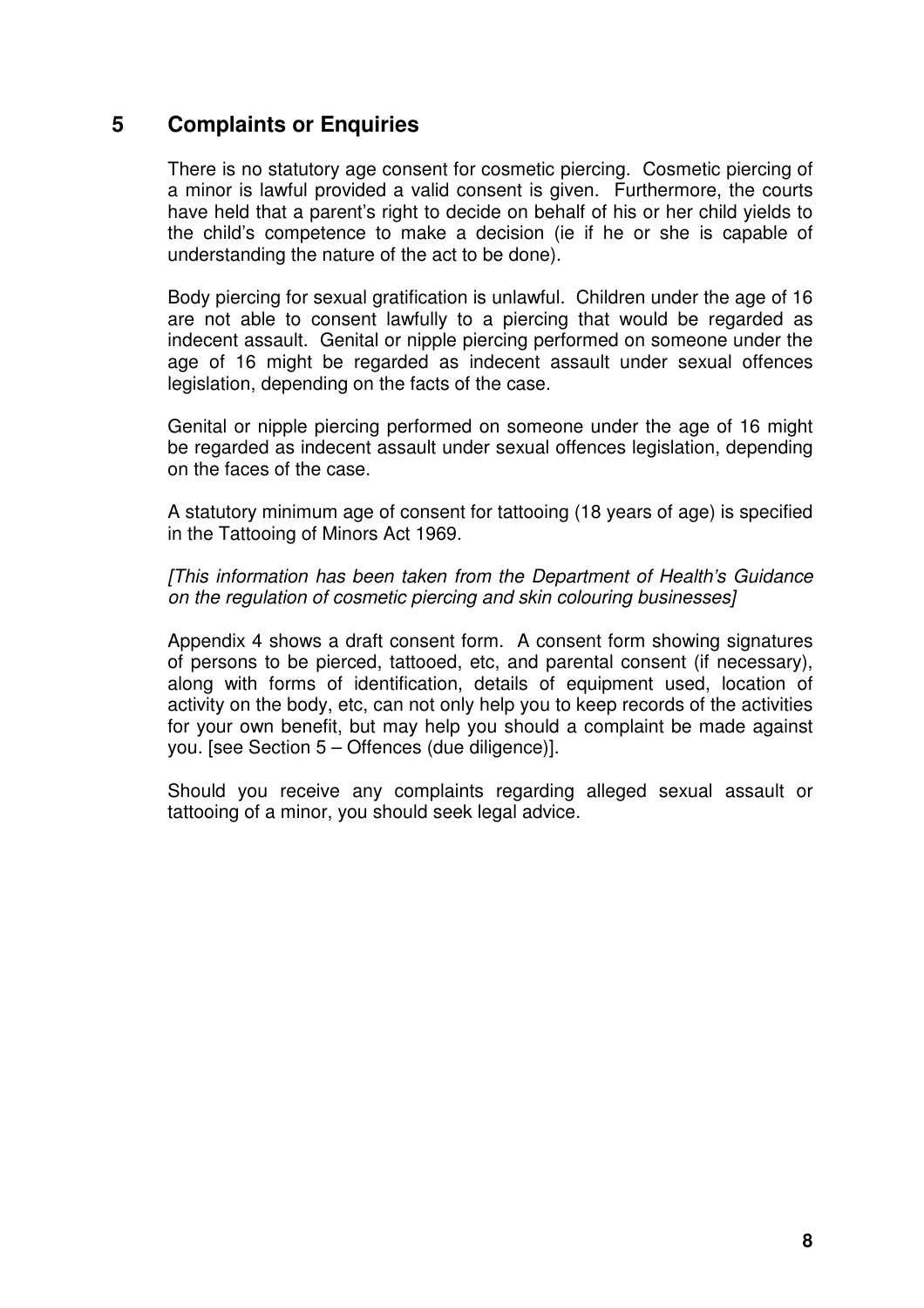## **6 Offences**

### Failure to Register

If is an offence under Section 16(1)(a) and (b) of the Act for any person who contravenes Sections 14(1) or (2) and Section 15(1) or (2), ie to conduct these activities without being registered by North Lincolnshire Council.

#### Breach/contravening Byelaws

It is also an offence under Section 16(2)(a) and (b) for any person who contravenes a byelaw under Sections 14 and 15. It is also possible that the court, instead of or in addition to imposing a fine under this Section, may order the suspension or cancellation of his registration.

For the above two offences, persons shall be guilty and liable on summary conviction to fines not exceeding £1,000 for either offences.

#### Failure to display registration

It is also an offence under Section 16(9) for a registered person not to display the certificate of registration and the byelaws in a prominent position on the premises where the activities take place. This person shall be guilty of an offence and liable on summary conviction to a fine not exceeding £300.

#### **Statutory Defence**

There is a defence, under Section 16(11), for a person charged with the following offences, to prove that he took all reasonable precautions and exercised all due diligence to avoid commission of the offence:

- not being registered;
- contravening a byelaw;
- cancellation of registration by order of a court;
- not prominently displaying registration or byelaws at the place where the practice/business is carried on.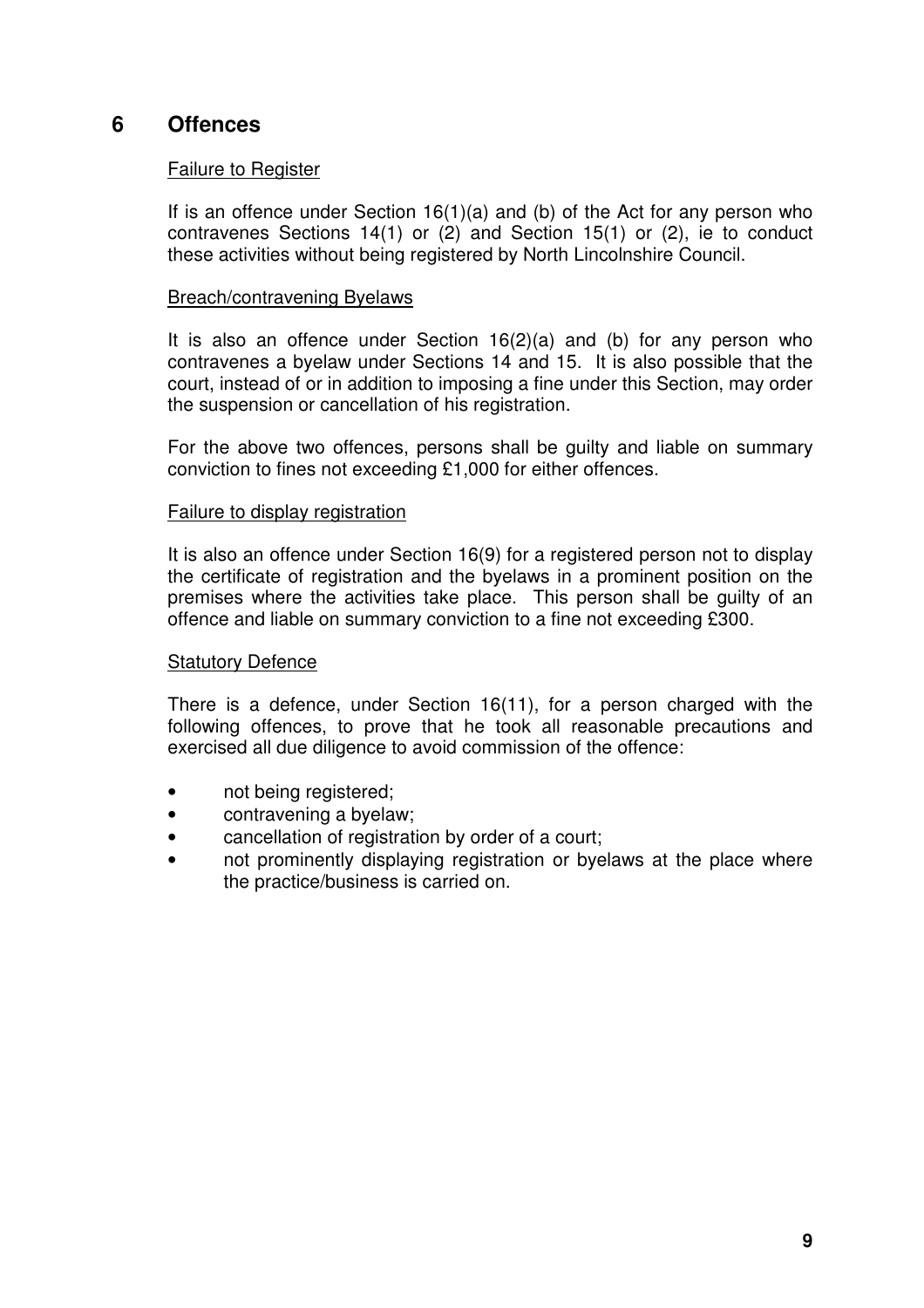## **7 Legislation**

The following are the governing legislation that covers these activities:

### Local Authority/Health & Safety Executive

Local Government (Miscellaneous Provisions) Act 1982 Health and Safety at Work Act 1974, and legislation made there under

## Police

Tattooing of Minors Act 1969

[Further information on any of these Acts or the control and enforcement of the activities can be obtained from the contacts at Section 6, or from related websites]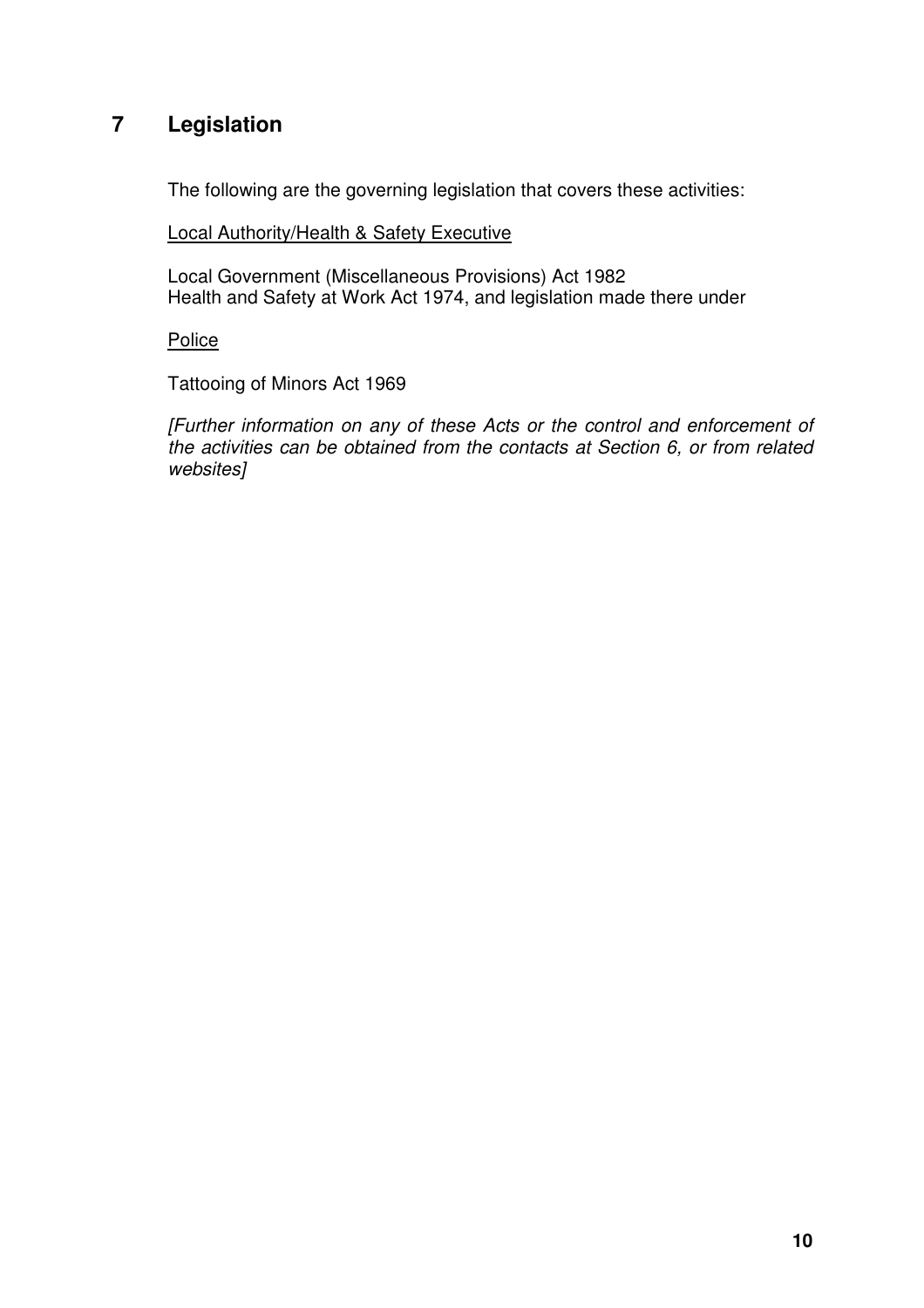## **8 Contacts**

| <b>For Registration Purposes:</b><br><b>North Lincolnshire Council</b><br>Licensing Department<br><b>Church Square House</b><br>PO Box 42<br>Scunthorpe<br>North Lincolnshire<br>Tel: 01724 297750<br>email: licensing@northlincs.gov.uk                    | <b>Humberside Police</b><br><b>Corporation Road</b><br>Scunthorpe<br>North Lincolnshire<br><b>DN15 6QB</b><br>Tel:<br>0845 60 60 222 (call centre)                                                                                                       |
|-------------------------------------------------------------------------------------------------------------------------------------------------------------------------------------------------------------------------------------------------------------|----------------------------------------------------------------------------------------------------------------------------------------------------------------------------------------------------------------------------------------------------------|
| <b>Health &amp; Safety</b><br><b>Martin Allcock</b><br>Environmental Health Manager (Food<br>& Safety)<br><b>Church Square House</b><br>Scunthorpe<br>North Lincolnshire<br><b>DN15 6XQ</b><br>Tel:<br>01724 297589<br>Email: food.safety@northlincs.gov.uk | <b>Planning and Regeneration</b><br>Development Control Manager<br><b>Planning &amp; Regeneration Service</b><br><b>Civic Centre</b><br>Scunthorpe<br>North Lincolnshire<br><b>DN16 1AB</b><br>Tel:<br>01724 297494<br>Email: planning@northlincs.gov.uk |
| <b>Health &amp; Safety Executive address</b><br><b>Health &amp; Safety Executive</b><br><b>Edgar Allen House</b><br>241 Glossop Road<br>Sheffield<br>S10 2GW<br>Tel: 0014 2912300                                                                           | <b>Environmental Health</b><br>Kath Jickells<br><b>Church Square House</b><br>PO Box42<br>Scunthorpe<br>North Lincolnshire DN15 6XQ<br>Email: Environmental.health@northlincs.gov.uk<br>Tel: 01724 297890                                                |

## **A copy of this guide can be obtained from the Council's website on www.northlincs.gov.uk**

## **For further information on this guide or on registration information, please contact the Licensing Division**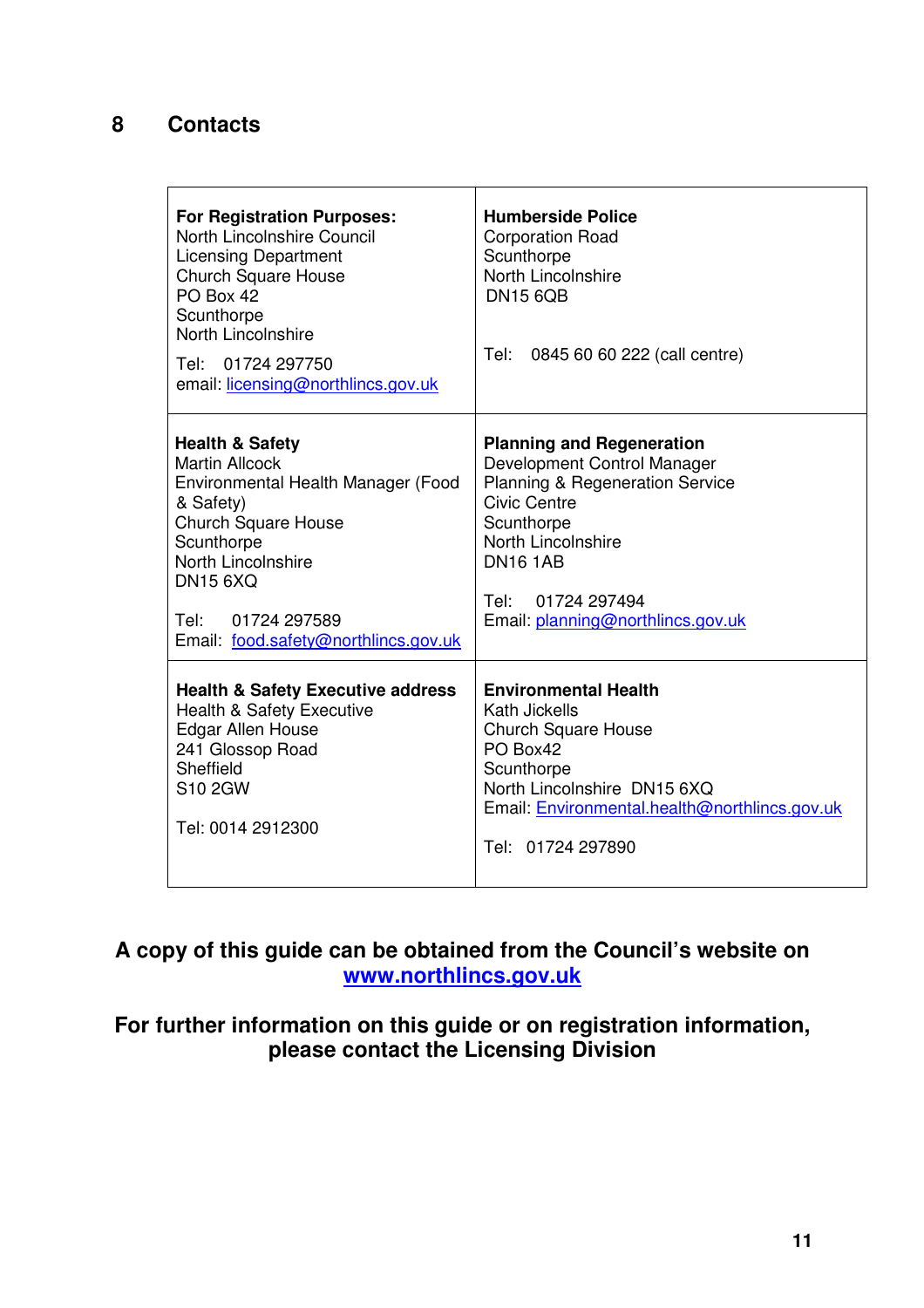#### The Licensing Department

For advice on registration issues. Process and issue registrations. Notify relevant department/bodies of applications received. Enforce unregistered premises.

#### Humberside Police

Enforce underage tattooing, including awareness and advice with regard to issues such as indecent assault, giving false statements.

#### Environmental Health (Health & Safety)

Advice regarding health and safety issues and awareness, for example, employing persons, qualifications, experience, staff and public welfare and hygiene issues. Each applicant has to show them the premises, training records, procedures, etc, only at this stage can they decide on what advice to provide.

New businesses will be inspected. Existing businesses will be dealt with as per their risk assessments.

#### Development Control

Advice and enforce issues such as planning permission. Once planning permission is granted, further permission is not usually required to change ownership/tenant of the property, unless there is a condition stipulated on the original planning permission which limits this.

Planning permission is required for the use of premises as a tattooist studio.

#### Health & Safety Executive

Deal with businesses from domestic premises with same issues as Health and Safety above.

#### Environmental Health (Waste)

Advice and enforcement of duty of care of premises in relation to waste management.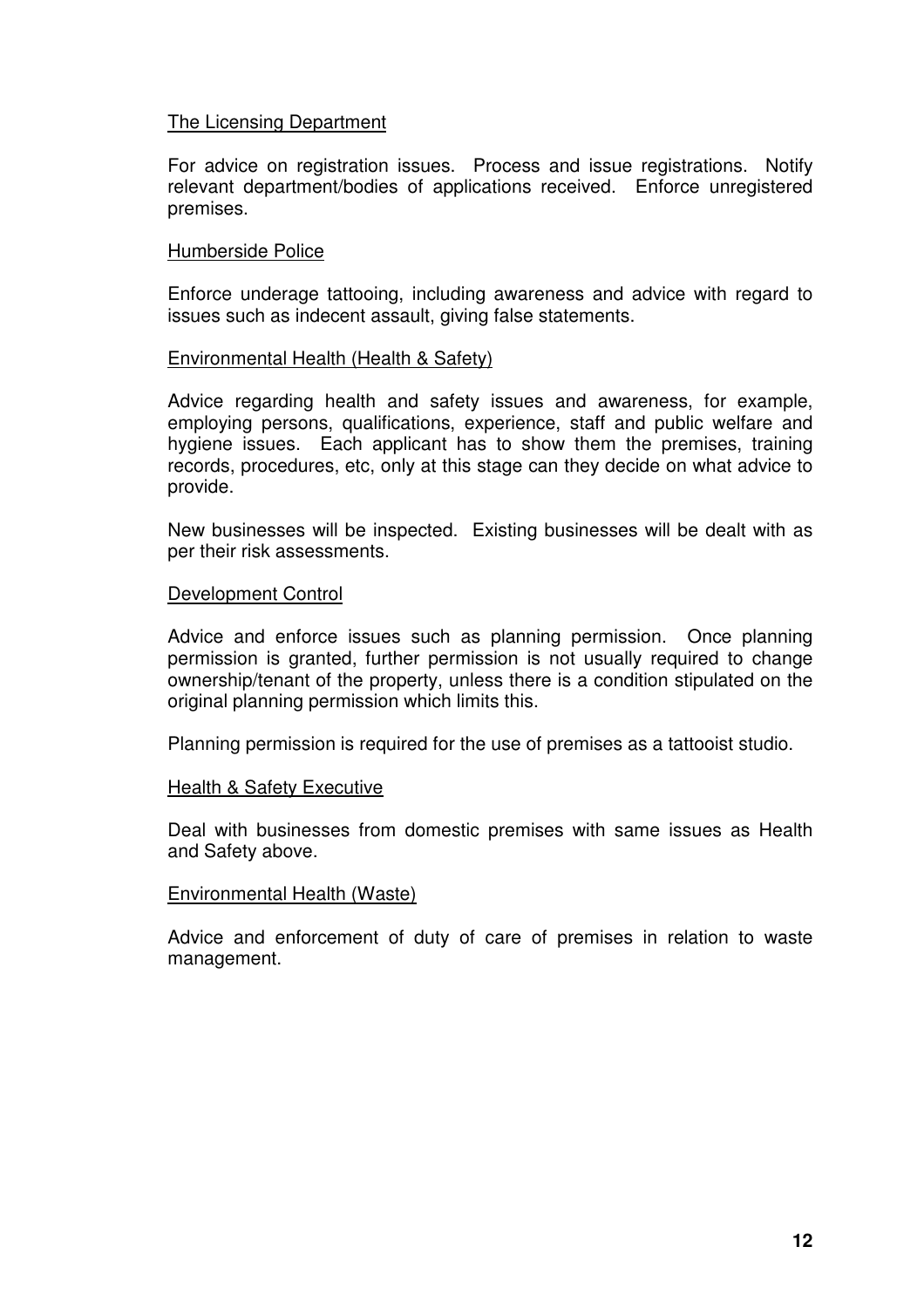## **9 Fees**

## **£**

| Application for registration<br>(for grant applications this will include<br>all persons who conduct the activity) | 95.50 |
|--------------------------------------------------------------------------------------------------------------------|-------|
| Application for individuals<br>(per activity)                                                                      | 25.00 |
| <b>Duplicate Registration</b><br>(in case of loss or damage)                                                       | 15.75 |

 (Please note that these fees may change and an up-to-date copy is available on our website – northlincs.gov.uk)

[To see how these fees apply to you go to Page 5 (Section 3) for more details]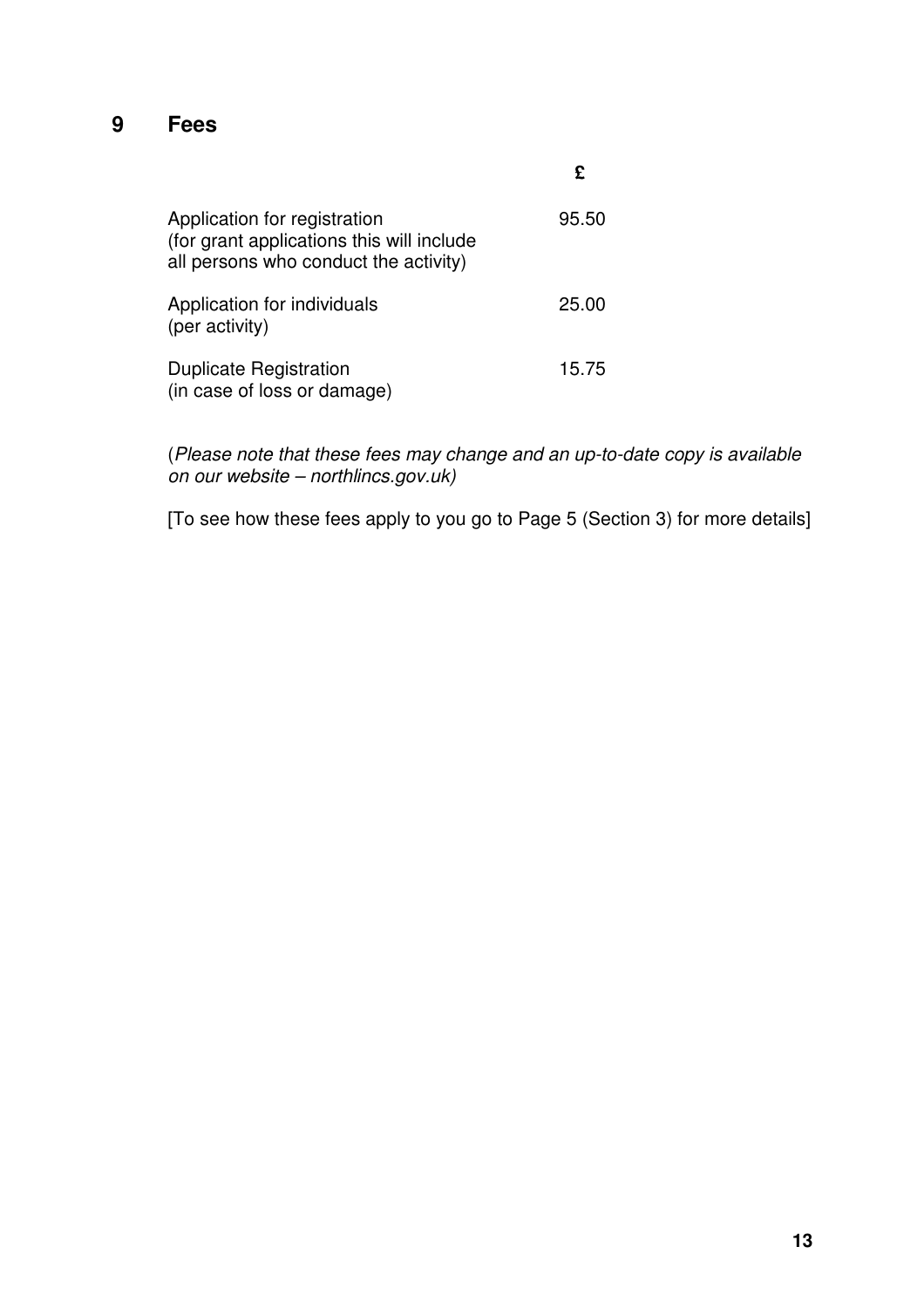

## LOCAL GOVERNMENT (MISCELLANEOUS PROVISIONS) Act 1982

**Application for Registration**

## **Acupuncture/Tattooing/Ear-Piercing/Electrolysis/Semi-Permanent Skin Colouring**

**(Please delete as appropriate. A separate application form and fee is required for each activity)** 

**"This Authority is under a duty to protect the public funds it administers, and to this end may use the information you have provided on this form within this authority for the prevention and detection of fraud. It may also share this information with other bodies administering public funds solely for these purposes."**

| Title:               | Forename(s): |         |  |
|----------------------|--------------|---------|--|
| Surname:             |              |         |  |
| Home<br>Address:     |              |         |  |
| Post Code:           |              | Tel No: |  |
| Title:               | Forename(s): |         |  |
| Surname:             |              |         |  |
| Home<br>Address:     |              |         |  |
| Post Code:           |              | Tel No: |  |
| Premises<br>Name:    |              |         |  |
| Premises<br>Address: |              |         |  |
| Post Code:           |              | Tel No: |  |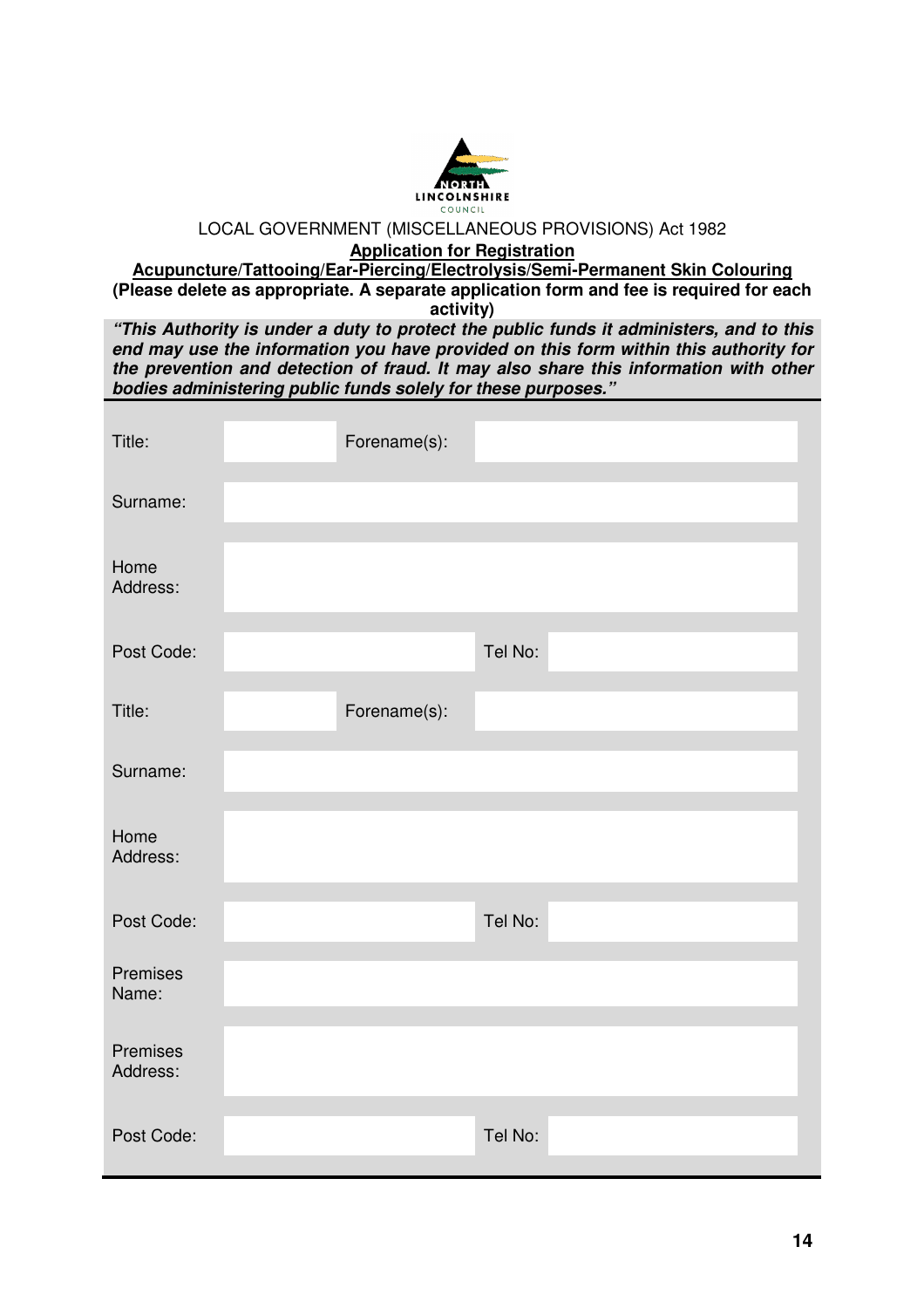|                                                                                                                                                                                                                                                                                                                                         | a separate sheet if necessary) |              |             | Give the details of any persons who will be engaged in the practice or business (continue on |  |
|-----------------------------------------------------------------------------------------------------------------------------------------------------------------------------------------------------------------------------------------------------------------------------------------------------------------------------------------|--------------------------------|--------------|-------------|----------------------------------------------------------------------------------------------|--|
| Title:                                                                                                                                                                                                                                                                                                                                  |                                | Forename(s): |             |                                                                                              |  |
| Surname:                                                                                                                                                                                                                                                                                                                                |                                |              |             |                                                                                              |  |
| Address:                                                                                                                                                                                                                                                                                                                                |                                |              |             |                                                                                              |  |
| Post Code:                                                                                                                                                                                                                                                                                                                              |                                |              | Occupation: |                                                                                              |  |
|                                                                                                                                                                                                                                                                                                                                         |                                |              |             |                                                                                              |  |
| Title:                                                                                                                                                                                                                                                                                                                                  |                                | Forename(s): |             |                                                                                              |  |
| Surname:                                                                                                                                                                                                                                                                                                                                |                                |              |             |                                                                                              |  |
| Address:                                                                                                                                                                                                                                                                                                                                |                                |              |             |                                                                                              |  |
| Post Code:                                                                                                                                                                                                                                                                                                                              |                                |              | Occupation: |                                                                                              |  |
| Name:                                                                                                                                                                                                                                                                                                                                   |                                |              |             |                                                                                              |  |
| Address:                                                                                                                                                                                                                                                                                                                                |                                |              |             |                                                                                              |  |
| Post Code:                                                                                                                                                                                                                                                                                                                              |                                |              | Occupation: |                                                                                              |  |
| Give a description of the premises, including number of rooms and particulars of<br>arrangements for cleansing of premises, fittings and equipment and sterilisation of<br>instruments. (Continue on a separate sheet if necessary)<br>Please attach a copy of the floor plan showing the layout of rooms and location of<br>facilities |                                |              |             |                                                                                              |  |
|                                                                                                                                                                                                                                                                                                                                         |                                |              |             |                                                                                              |  |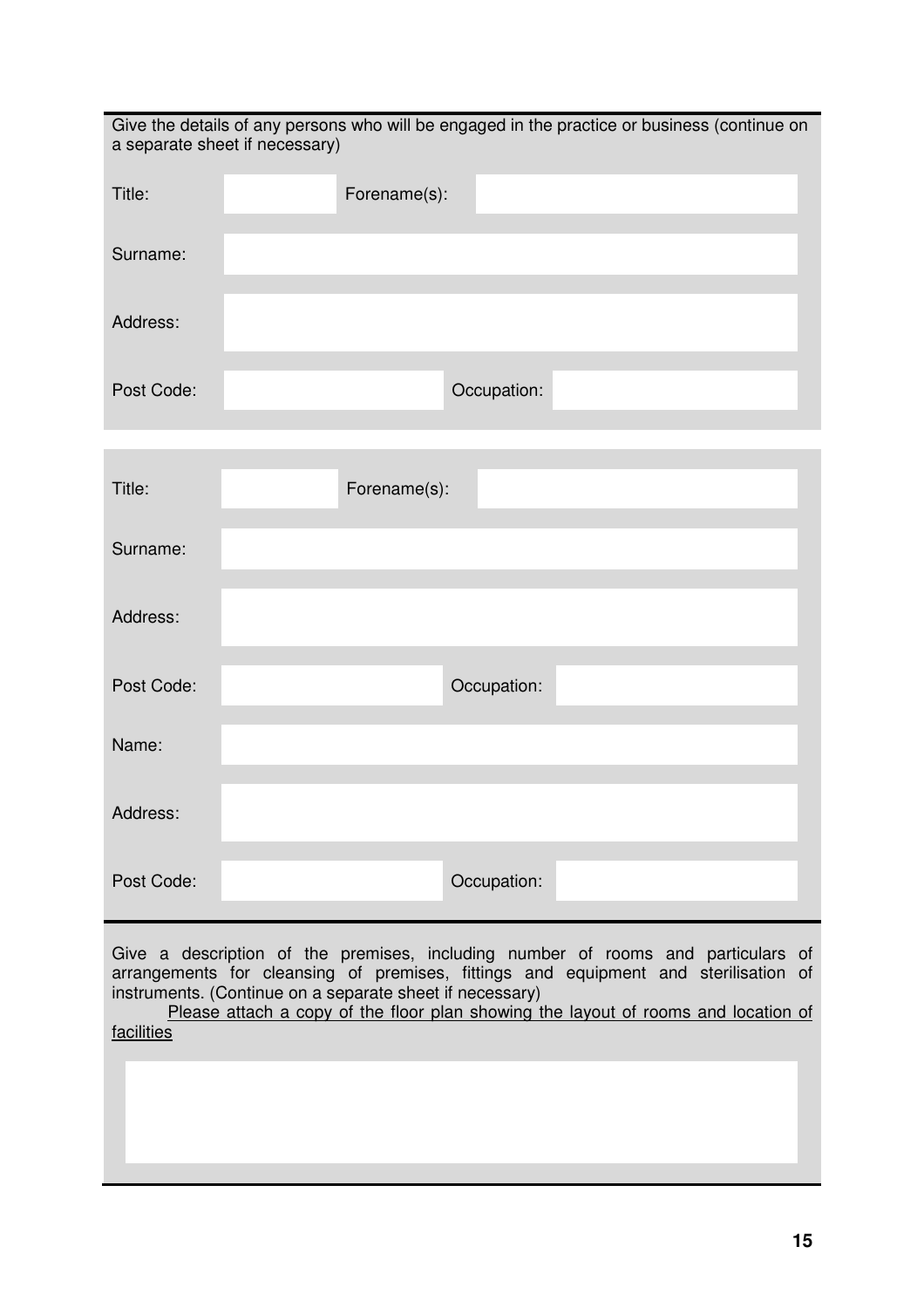| Have you previously been registered in this<br>Yes<br><b>No</b><br>respect in any other authority?                                                                                                                 |  |  |  |
|--------------------------------------------------------------------------------------------------------------------------------------------------------------------------------------------------------------------|--|--|--|
| If so, state which                                                                                                                                                                                                 |  |  |  |
| Have you or, to the best of your knowledge, any person who will be engaged in your practice<br>or business:                                                                                                        |  |  |  |
| a) been convicted within the previous five years of carrying on the practice or business which<br>is the subject of your application without being registered by a local authority under this Act                  |  |  |  |
| Yes<br><b>No</b>                                                                                                                                                                                                   |  |  |  |
| b) been convicted within the previous five years of carrying on the practice or business which<br>is the subject of your application in premises which were not registered by a local authority<br>under this Act; |  |  |  |
| Yes<br><b>No</b>                                                                                                                                                                                                   |  |  |  |
| c) had a registration under this Act suspended or cancelled by order of a court.                                                                                                                                   |  |  |  |
| Yes<br>No                                                                                                                                                                                                          |  |  |  |
| I hereby certify that to the best of my knowledge and belief the above particulars are true.                                                                                                                       |  |  |  |
| Applicant<br>Date:<br>Signature:                                                                                                                                                                                   |  |  |  |
| OFFICE USE ONLY<br><b>Cost Centre</b><br><b>NEL001</b><br>Fee<br>£                                                                                                                                                 |  |  |  |
| Income Code<br>9002<br><b>Receipt No</b>                                                                                                                                                                           |  |  |  |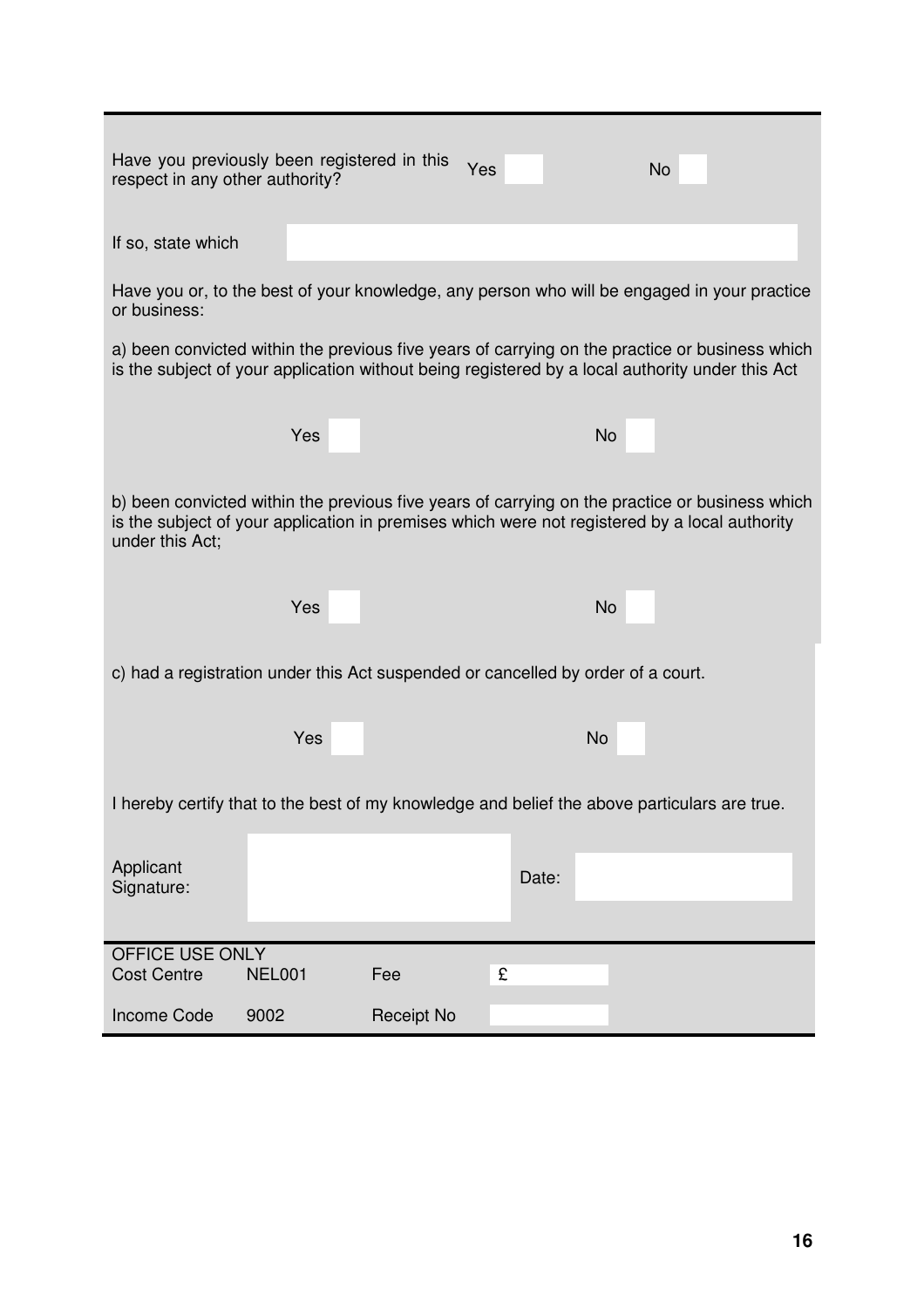## APPENDIX 2

## **ACUPUNCTURE**

Byelaws for the purposes of securing the cleanliness of registered premises and fittings therein and registered persons and persons assisting them and the cleansing and so far as appropriate sterilisation of instruments, materials and equipment used in connection with the practice of acupuncture made by North Lincolnshire Council in pursuance of section 14(7) of the Local Government (Miscellaneous Provisions) Act 1982.

- 1. Interpretation:
	- a. In these byelaws, unless the context otherwise requires -

"The Act" means the Local Government (Miscellaneous Provisions) Act 1982;

"Client" means any person undergoing treatment;

"Operator" means any person giving treatment;

 "Premises" means any premises registered under Part VIII of the Act; "Proprietor" means any person registered under Part VIII of the Act; "Treatment" means any operation in the practice of acupuncture; "The treatment area" means any part of premises where treatment is given to clients.

- b. The Interpretation Act 1978 shall apply for the interpretation of these byelaws as it applies for the interpretation of an Act of Parliament.
- 2. For the purpose of securing the cleanliness of premises and fittings therein a proprietor shall ensure that
	- a. All internal walls, doors, windows, partitions, floors and floor coverings, and ceilings are kept clean and in such good repair as to enable them to be cleaned effectively;
	- b. The treatment area is used solely for giving treatment;
	- c. All waste materials, and other litter, arising from the treatment, is placed in suitable covered receptacles, which are washable and leakproof, or use a leak-proof liner bag. The receptacles shall be emptied, or the bags changed, at least once every working day, or more frequently as necessary, and the material disposed of safely. Where liners are not used, the receptacles shall then be cleaned;
	- d. All needles used in treatment are placed after use in separate covered and leak-proof re-usable boxes, or disposable needle boxes designed for the purpose. When re-usable boxes are used they shall be emptied at least once every working day or more frequently as necessary, and the contents disposed of safely or sterilised for re-use, as appropriate.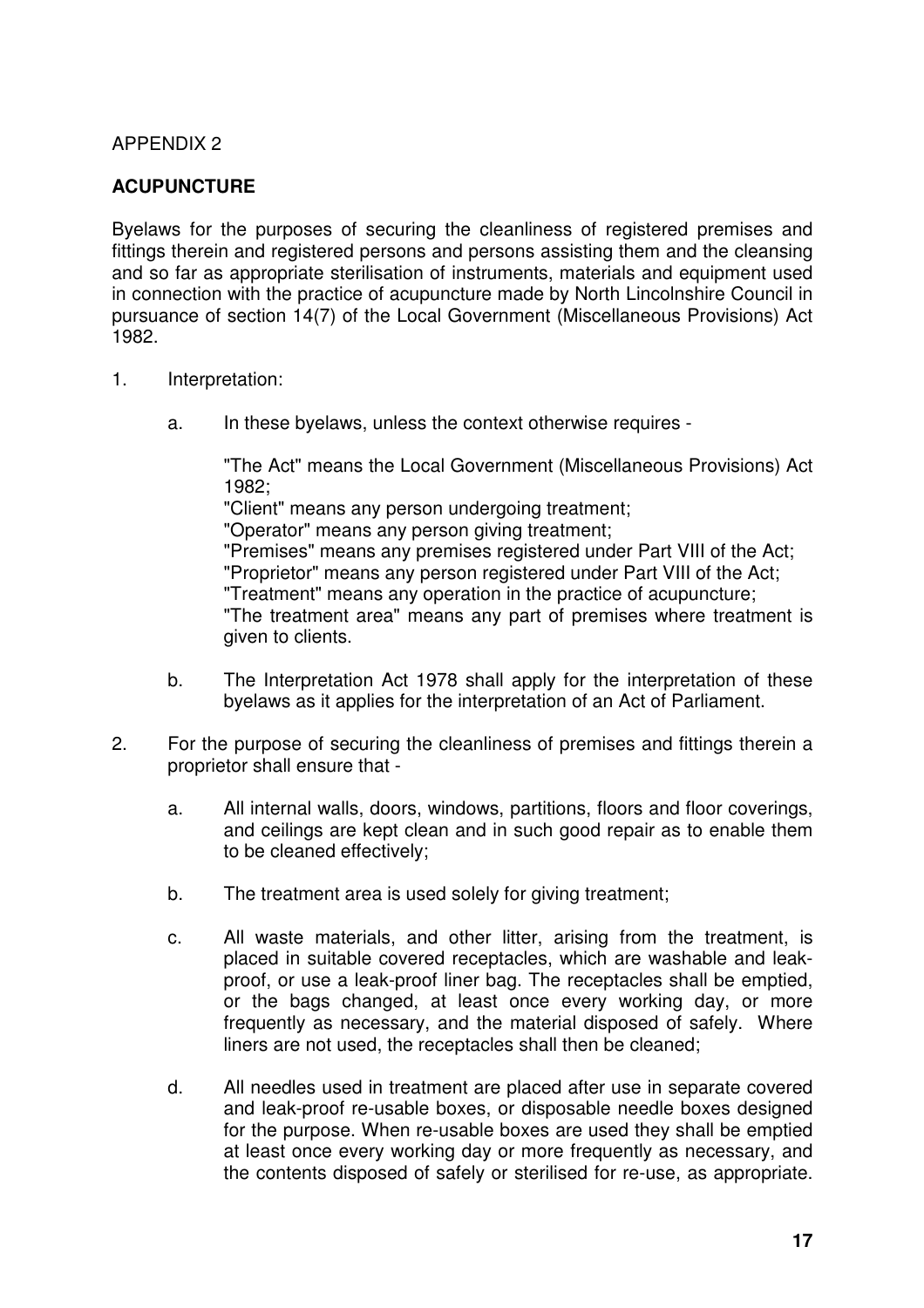The box shall then be sterilised. Where needle boxes are used they shall be disposed of safely at suitable intervals;

- e. All furniture and fittings in the premises are kept clean and in such good repair as to enable them to be cleaned effectively;
- f. All tables, couches and seats used by clients in the treatment area, and any surface on which the items specified in 3b below are placed immediately prior to treatment, have a smooth impervious surface which is wiped down at least daily with a suitable disinfectant:
- g. Where tables and couches are used, they shall be covered by a disposable paper sheet which shall be changed for each client;
- h. A notice or notices reading "No Smoking" are prominently displayed within the treatment area.
- 3. For the purpose of securing the cleansing and, so far as is appropriate, the sterilisation of instruments, materials and equipment used in connection with the treatment
	- a. An operator shall ensure that, before use in connection with treatment, any gown, wrap or other protective clothing, paper or other covering, towel, cloth or other such articles used in the treatment
		- i. is clean and in good repair, and so far as is appropriate, is sterile;
		- ii. has not previously been used in connection with any other client unless it consists of a material which can be and has been adequately cleaned and, so far as is appropriate, sterilised;
	- b. An operator shall ensure that any needle, metal instrument, or other item of equipment, used in treatment or for handling instruments and needles used in treatment, is in a sterile condition and kept sterile until it is used;
	- c. A proprietor shall provide
		- i. adequate facilities and equipment for the purpose of sterilisation (unless pre-sterilised items are used) and of cleansing, as required in pursuance of these byelaws;
		- ii. sufficient and safe gas points and/or electrical socket outlets to enable compliance with these byelaws;
		- iii. an adequate constant supply of clean hot and cold water readily available at all times on the premises;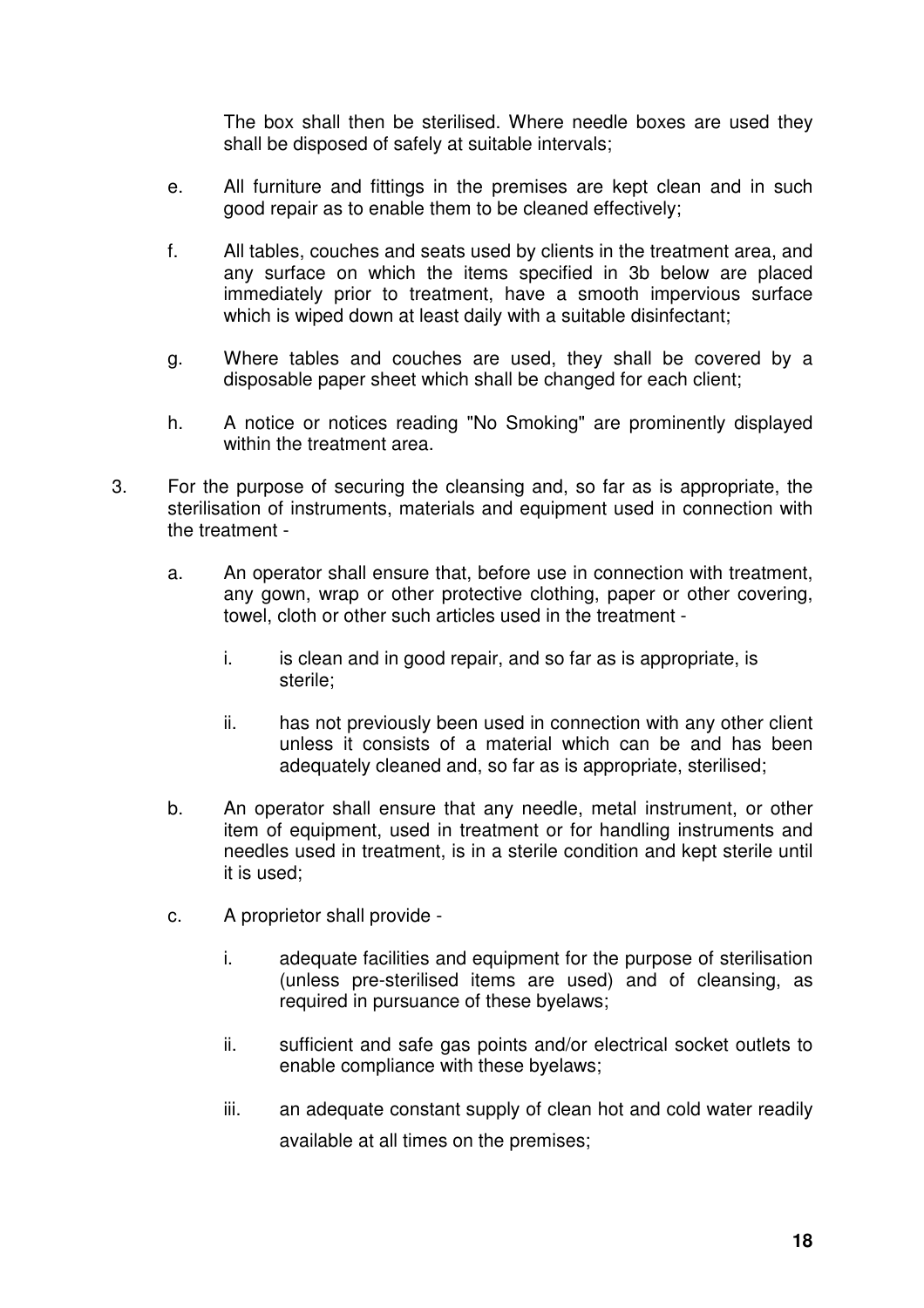- iv. adequate storage for items mentioned in byelaw 3 a and b above, so that those items shall be properly stored in a clean and suitable place so as to avoid, as far as possible, the risk of contamination.
- 4. For the purpose of securing the cleanliness of operators
	- a. An operator whilst giving treatment shall ensure that
		- i. his hands and nails are clean and nails kept short:
		- ii. he is wearing clean and washable clothing, or alternatively a disposable covering that has not previously been used in connection with any other client;
		- iii. he keeps any open boil, sore, cut or open wound on an exposed part of his body effectively covered by an impermeable dressing;
		- iv. he does not smoke or consume food or drink;
	- b. A proprietor shall provide;
		- i. suitable and sufficient washing facilities for the sole use of operators, such facilities to have hot and cold water, sanitising soap or detergent, and a nail brush;
		- ii. suitable and sufficient sanitary accommodation for operators.

## **NOTE - THE FOLLOWING DOES NOT FORM PART OF THE BYELAWS**

- A. Proprietors shall take all reasonable steps to ensure compliance with these byelaws by persons working on the premises. Section 16(9) of the Act lays down that a registered person shall cause to be prominently displayed on the premises a copy of these byelaws and a copy of any certificate of registration issued to him under Part VIII of the Act.
- B. "Section 16 of the Local Government (Miscellaneous Provisions) Act 1982 provides that any person who contravenes any of these byelaws shall be guilty of an offence and liable on summary conviction to a fine not exceeding level 3 on the standard scale. If a person registered under Part VIII of the Act is found guilty of contravening these byelaws the Court may instead of or in addition to imposing the fine, order the suspension or cancellation of his registration and of the registration of the premises in which the offence was committed if such premises are occupied by the person found guilty of the offence. It shall be a defence for the person charged under sub-sections (1), (2), (8) or (10) of Section 16 to prove that he took all reasonable precautions and exercised all due diligence to avoid the commission of the offence".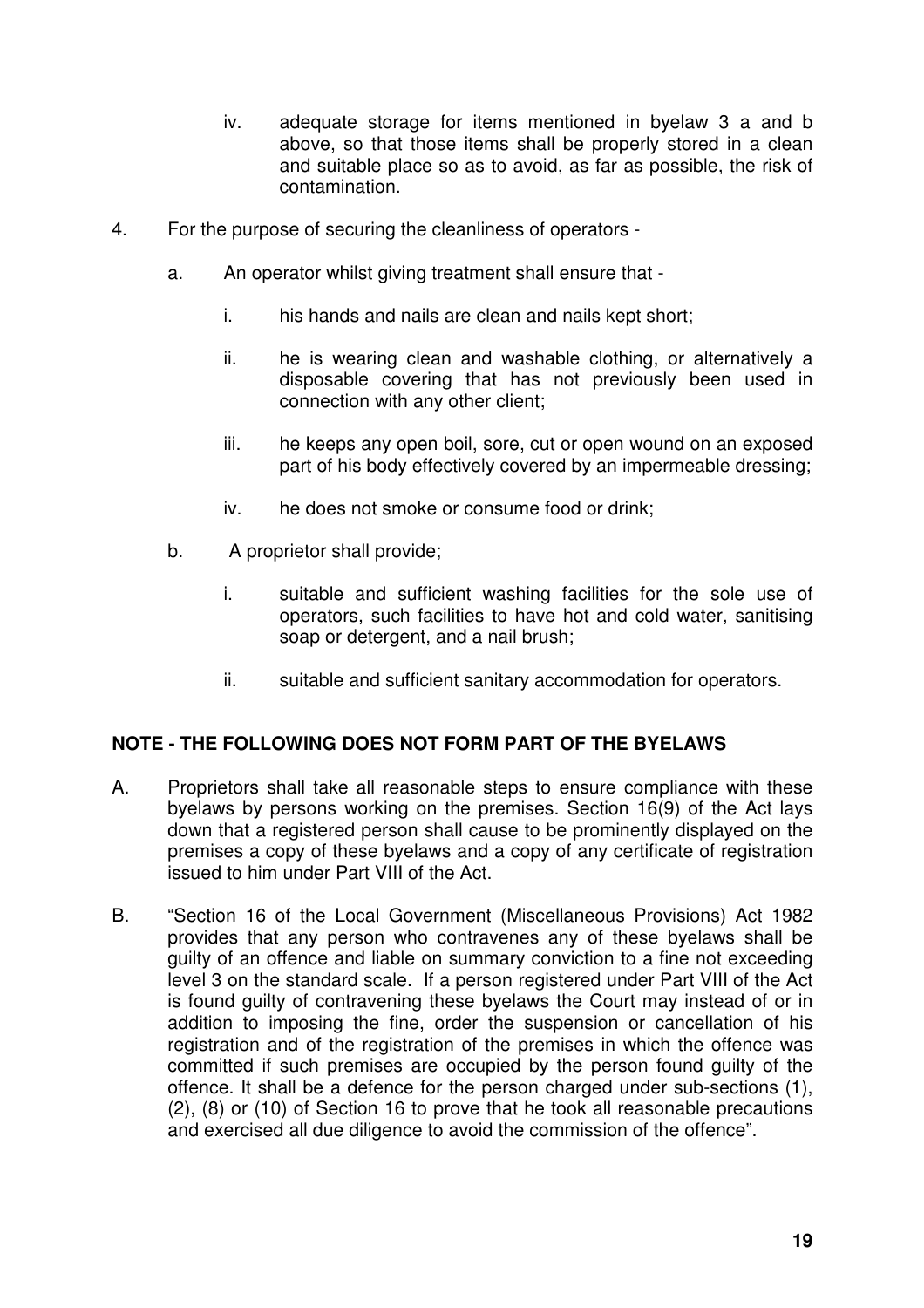C. Nothing in these byelaws shall extend to the practice of acupuncture by or under the supervision of a person who is registered as a medical practitioner or a dentist or to premises on which the practice of acupuncture is carried on by or under the supervision of such a person.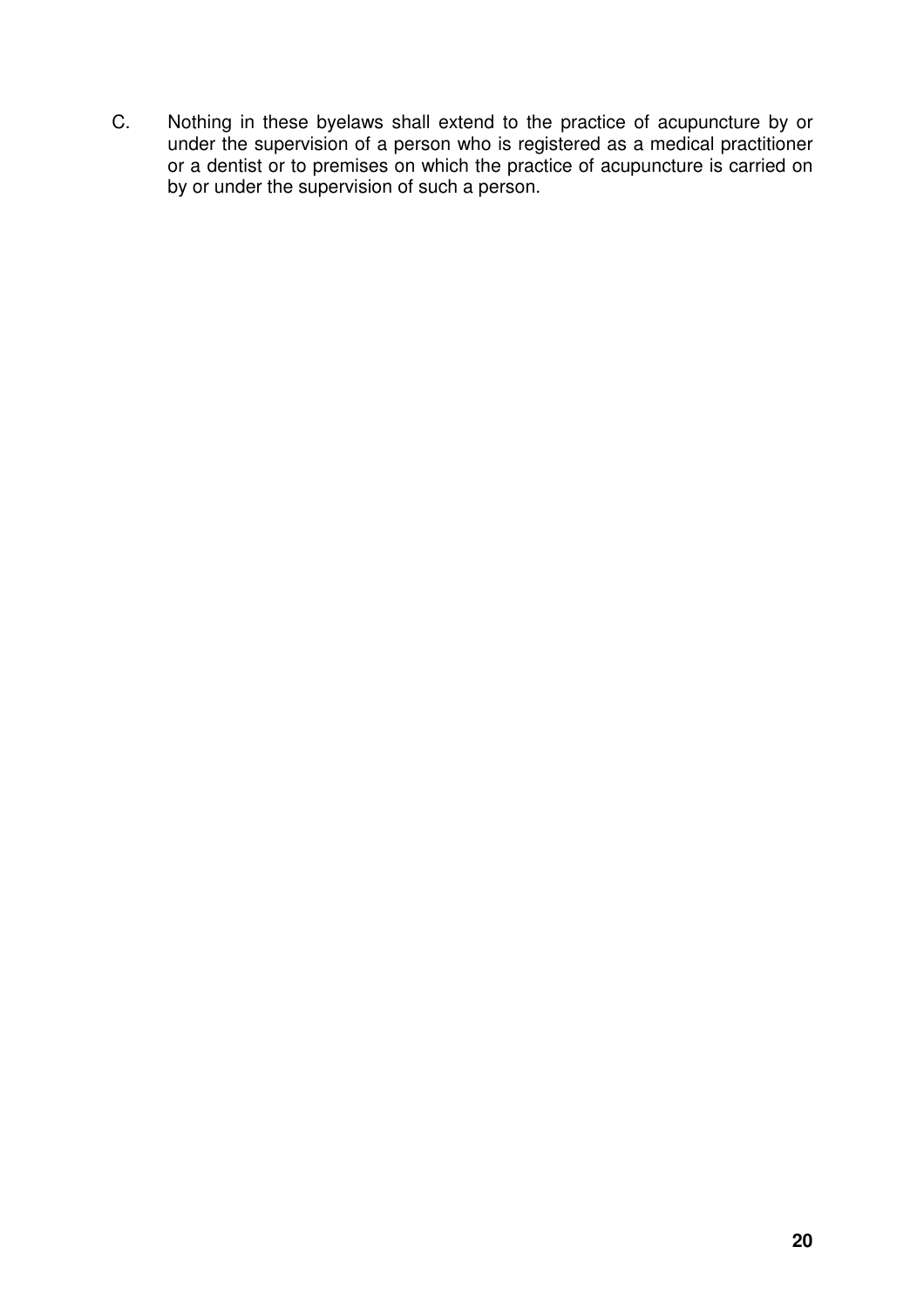## **ELECTROLYSIS**

Byelaws for the purposes of securing the cleanliness of registered premises and fittings therein and registered persons and persons assisting them and the cleansing and so far as appropriate sterilisation of instruments, materials and equipment used in connection with the business of electrolysis made by North Lincolnshire Council in pursuance of Section 15(7) of the Local Government (Miscellaneous Provisions) Act 1982.

- 1. Interpretation:
	- a. In these byelaws, unless the context otherwise requires -

 "The Act" means the Local Government (Miscellaneous Provisions) Act 1982;

"Client" means any person undergoing treatment;

"Operator" means any person giving treatment;

 "Premises" means any premises registered under Part VIII of the Act; "Proprietor" means any person registered under Part VIII of the Act;

"Treatment" means any operation in effecting electrolysis;

 " The treatment area" means any part of the premises where treatment is given to clients.

- b. The Interpretation Act 1978 shall apply for the interpretation of these byelaws as it applies for the interpretation of an Act of Parliament.
- 2. For the purpose of securing the cleanliness of premises and fittings therein a proprietor shall ensure that
	- a. All internal walls, doors, windows, partitions, floors and floor coverings, and ceilings are kept clean and in such good repair as to enable them to be cleaned effectively;
	- b. All waste materials, and other litters, arising from the treatment, is placed in suitable cover receptacles, which are washable and leak-proof, or use a leak-proof liner bag. The receptacles shall be emptied, or the bags changed, at least once every working day, or more frequently as necessary, and the material disposed of safely. Where liners are not used, the receptacles shall then be cleaned;
	- c. All needles used in treatment are placed after use in separate covered and leak-proof re-usable boxes, or disposable needle boxes designed for the purpose. When re-usable boxes are used they shall be emptied at least once every working day or more frequently as necessary, and the contents disposed of safely or sterilised for re-use, as appropriate. The boxes shall then be sterilised. Where needle boxes are used they shall be disposed of safely at suitable intervals;
	- d. All furniture and fittings in the premises are kept clean and in such good repair as to enable them to be cleaned effectively;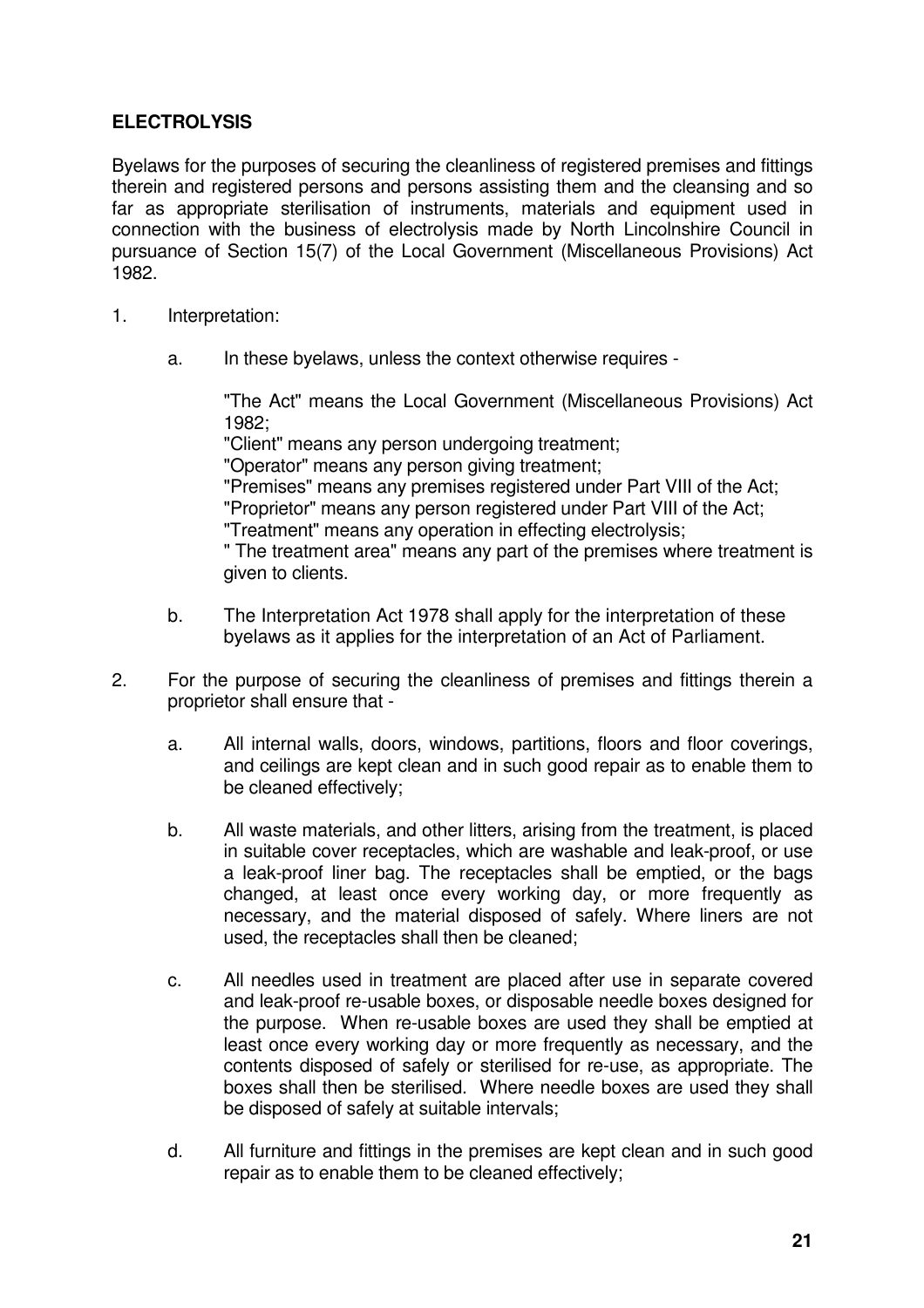- e. All tables, couches and seats used by clients in the treatment area, and any surface on which the items specified in 3b below are placed immediately prior to treatment, shall have a smooth impervious surface which is wiped down at least daily with a suitable disinfectant;
- f. Where tables and couches are used, they shall be covered by a disposable paper sheet, which shall be changed for each client;
- g. A notice or notices reading "No Smoking" shall be prominently displayed within the treatment area.
- 3. For the purpose of securing the cleansing and so far as is appropriate, the sterilisation of instruments, materials and equipment used in connection with the treatment
	- a. An operator shall ensure that, before use in connection with treatment, any gown, wrap or other protective clothing, paper or other covering, towel, cloth or other such articles used in the treatment
		- i. is clean and in good repair, and so far as is appropriate sterile;
		- ii. has not previously been used in connection with any other client unless it consists of a material which can be and has been adequately cleaned and, so far as is appropriate, sterilised;
	- b. An operator shall ensure that any needle, metal instrument, or other item of equipment, used in treatment or for handling instruments and needles used in the treatment, is in a sterile condition and kept sterile until it is used;
	- c. A proprietor shall provide
		- i. adequate facilities and equipment for the purpose of sterilisation (unless pre-sterilised items are used) and of cleansing, as required in pursuance of these byelaws;
		- ii. sufficient and safe gas points and/or electrical socket outlets to enable compliance with these byelaws;
		- iii. an adequate constant supply of clean hot and cold water readily available at all times on the premises;
		- iv. adequate storage for all items mentioned in byelaw 3 a and b above, so that those items shall be properly stored in a clean and suitable place so as to avoid, as far as possible, the risk of contamination.
- 4. For the purpose of securing the cleanliness of operators -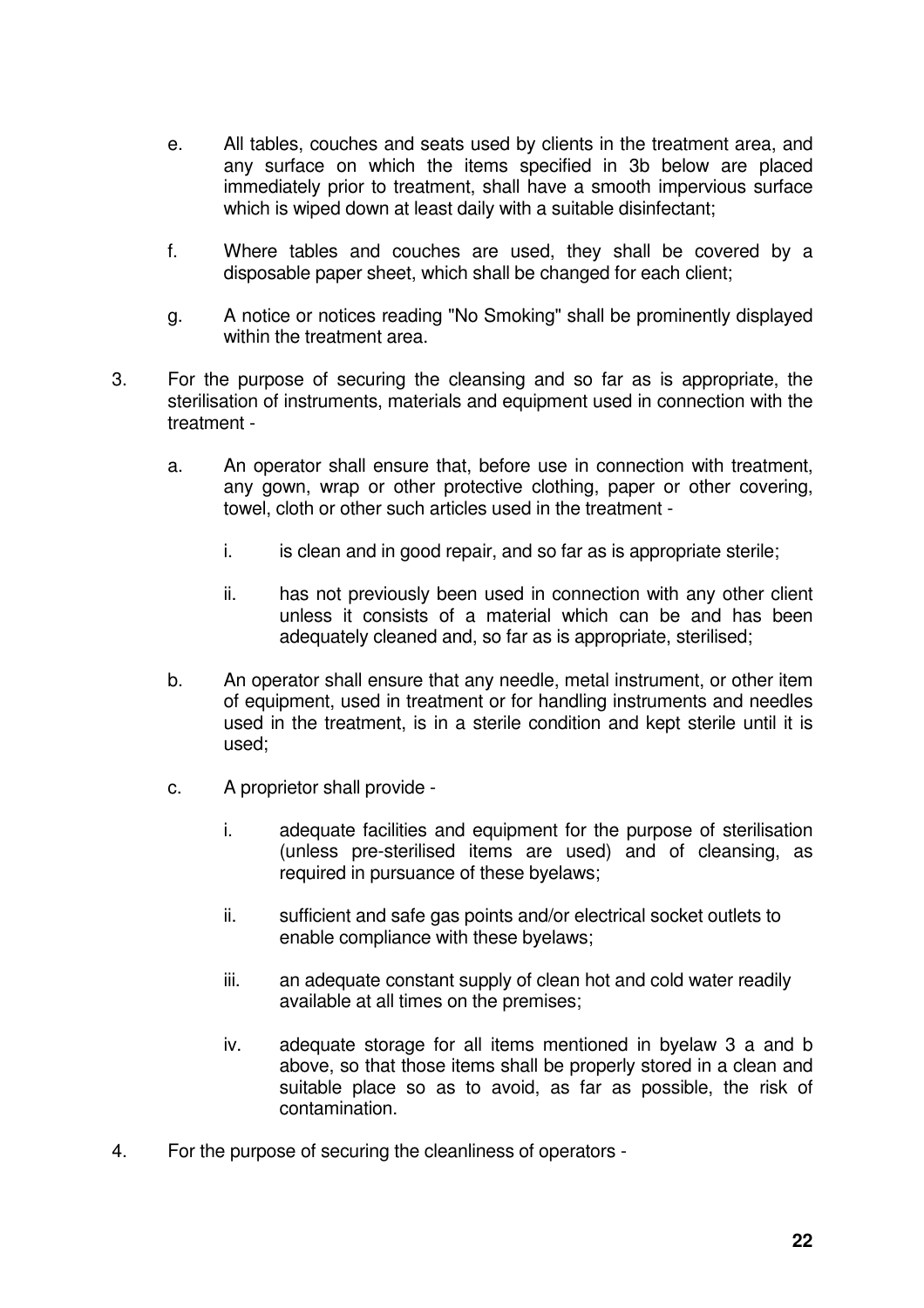- a. An operator whilst giving treatment shall ensure that
	- i. his hands and nails are clean;
	- ii. he is wearing clean clothing;
	- iii. he keeps any open boil, sore, cut or open wound on an exposed part of his body effectively covered by an impermeable dressing;
	- iv. he does not smoke or consume food or drink;
- b. A proprietor shall provide;
	- i. suitable and sufficient washing facilities for the sole use of operators, such facilities to have hot and cold water, sanitising soap or detergent, and a nail brush;
	- ii. suitable and sufficient sanitary accommodation for operators.

## **NOTE - THE FOLLOWING DOES NOT FORM PART OF THE BYELAWS**

- A. Proprietors shall take all reasonable steps to ensure compliance with these byelaws by persons working on the premises. Section 16(9) of the Act lays down that a registered person shall cause to be prominently displayed on the premises a copy of these byelaws and a copy of any certificate of registration issued to him under Part VIII of the Act.
- B. "Section 16 of the Local Government (Miscellaneous Provisions) Act 1982 provides that any person who contravenes any of these byelaws shall be guilty of an offence and liable on summary conviction to a fine not exceeding level 3 on the standard scale. If a person registered under part viii of the Act is found guilty of contravening these byelaws the Court may instead of or in addition to imposing the fine, order the suspension or cancellation of his registration and of the registration of the premises in which the offence was committed if such premises are occupied by the person found guilty of the offence. It shall be a defence for the person charged under sub-sections (1), (2), (8) or (10) of Section 16 to prove that he took all reasonable precautions and exercised all due diligence to avoid the commission of the offence".
- C. Nothing in these byelaws shall extend to the practice of electrolysis by or under the supervision of a person who is registered as a medical practitioner or a dentist or to premises on which the practice of electrolysis is carried on by or under the supervision of such a person.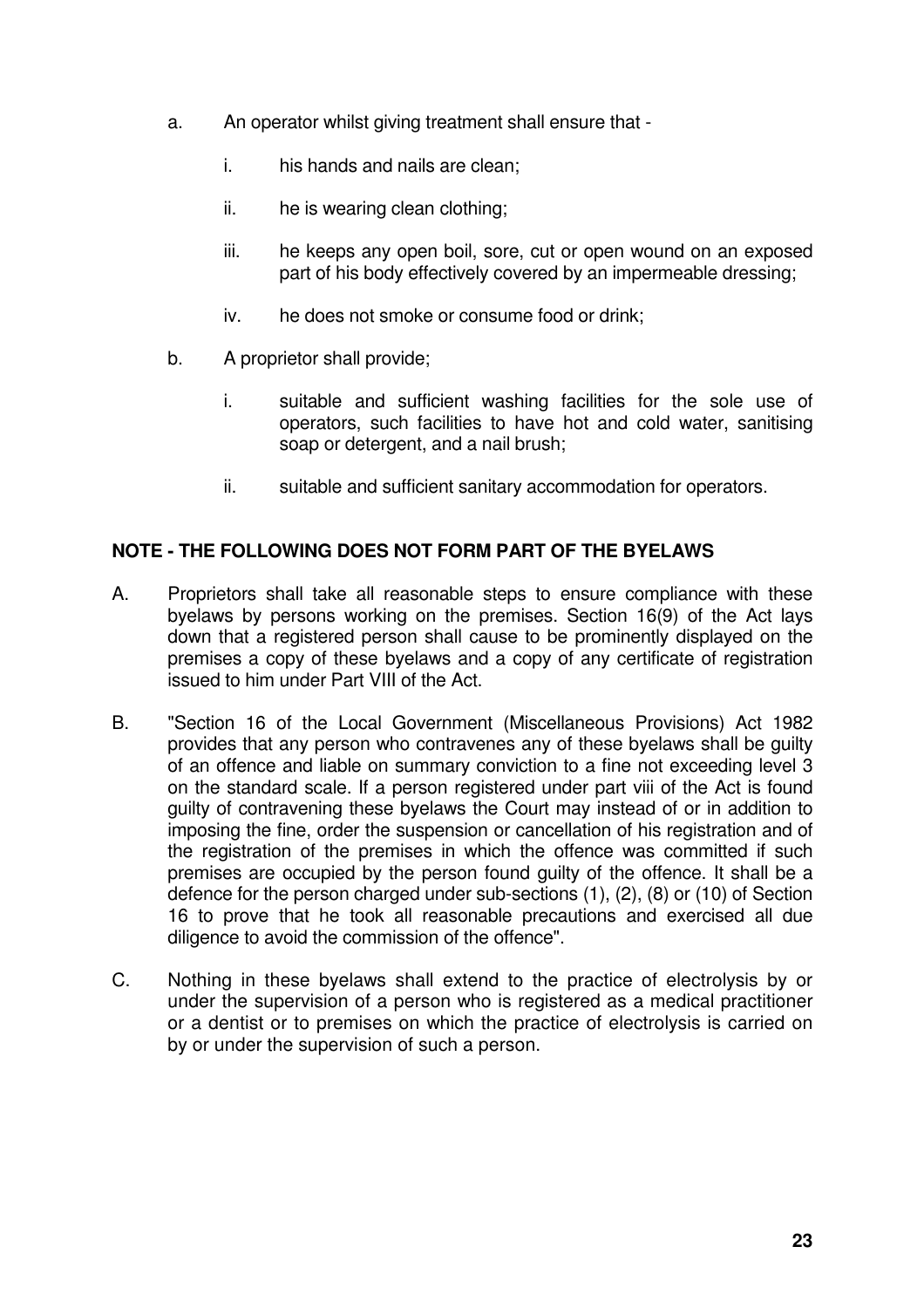## **TATTOOING**

Byelaws for the purposes of securing the cleanliness of registered premises and fittings therein and registered persons and persons assisting them and the cleansing and so far as appropriate sterilisation of instruments, materials and equipment used in connection with the business of tattooing, made by North Lincolnshire Council in pursuance of section 15(7) of the Local Government (Miscellaneous Provisions) Act 1982.

- 1. Interpretation:
	- a. In these byelaws, unless the context otherwise requires -

"The Act" means the Local Government (Miscellaneous Provisions) Act 1982; "Client" means any person undergoing treatment; "Operator" means any person giving treatment; "Premises" means any premises registered under Part VIII of the Act; "Proprietor" means any person registered under Part VIII of the Act; "Treatment" means any operation in effecting tattooing; "The treatment area" means any part of the premises where treatment is given to clients.

- b. The Interpretation Act 1978 shall apply for the interpretation of these byelaws as it applies for the interpretation of an Act of Parliament.
- 2. For the purpose of securing the cleanliness of premises and fittings therein a proprietor shall ensure that
	- a. All internal walls, doors, windows, partitions, floors and floor coverings, and ceilings are kept clean and in such good repair as to enable them to be cleaned effectively;
	- b. The treatment area is used solely for giving treatment;
	- c. The floor of the treatment area is provided with a smooth impervious surface;
	- d. All waste materials, and other litters, arising from the treatment, is placed in suitable covered receptacles, which are washable and leak-proof, or use a leak-proof liner bag. The receptacles shall be emptied, or the bags changed, at least once every working day, or more frequently as necessary, and the material disposed of safely. Where liners are not used, the receptacles shall then be cleaned;
	- e. All needles used in treatment are placed after use in separate covered and leak-proof re-usable boxes, or disposable needle boxes designed for the purpose. When re-usable boxes are used they shall be emptied at least once every working day or more frequently as necessary, and the contents disposed of safely or sterilised for re-use, as appropriate. The boxes shall then be sterilised. Where needle boxes are used they shall be disposed of safely at suitable intervals;
	- f. All furniture and fittings in the premises are kept clean and in such good repair as to enable them to be cleaned effectively;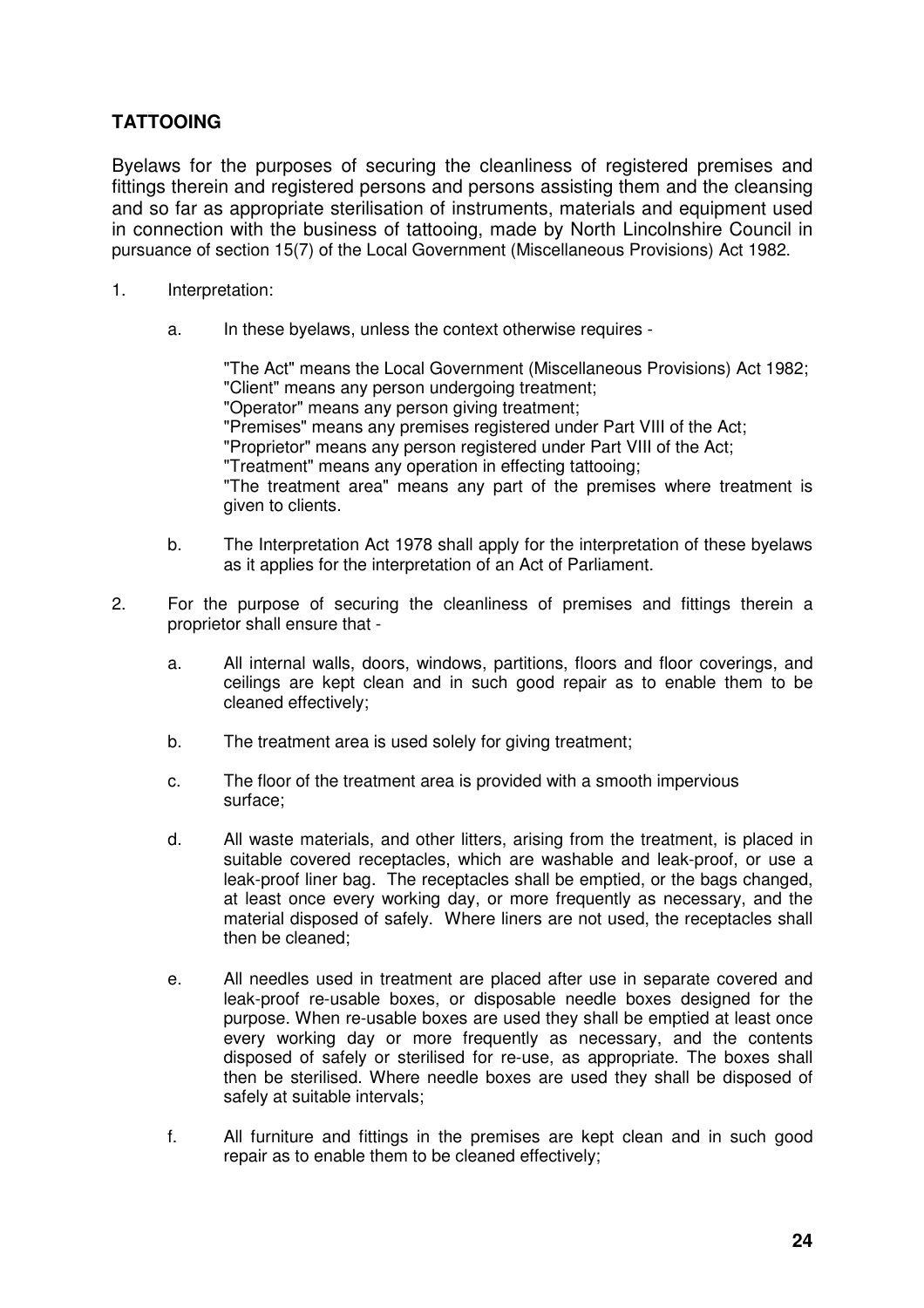- g. All tables, couches and seats used by clients in the treatment area, and any surface on which the items specified in 3b below are placed immediately prior to treatment, shall have a smooth impervious surface which is wiped down at least daily with a suitable disinfectant between the treatment of different clients, and thoroughly cleaned at the end of each working day;
- h. Where tables and couches are used, they shall be covered by a disposable paper sheet, which shall be changed for each client;
- i. A notice or notices reading "No Smoking" are prominently displayed within the treatment area.
- 3. For the purpose of securing the cleansing and so far as is appropriate, the sterilisation of instruments, materials and equipment used in connection with the treatment
	- a. An operator shall ensure that, before use in connection with treatment, any gown, wrap or other protective clothing, paper or other covering, towel, cloth or other such articles used in the treatment
		- i. is clean and in good repair, and so far as is appropriate, is sterile;
		- ii. has not previously been used in connection with any other client unless it consists of a material which can be and has been adequately cleaned and, so far as is appropriate, sterilised;
	- b. An operator shall ensure that
		- i. any needle, metal instrument, or other item or equipment, used in treatment or for handling instruments and needles used in treatment, is in a sterile condition and kept sterile until it is used;
		- ii. all dyes used for tattooing are bacteriologically clean and inert;
		- iii. the containers used to hold the dyes for each customer are either disposed of at the end of each session of treatment, or are sterilised before re-use;
	- c. A proprietor shall provide
		- i. adequate facilities and equipment for the purpose of sterilisation(unless pre-sterilised items are used) and of cleansing, as required in pursuance of these byelaws;
		- ii. sufficient and safe gas points and/or electrical socket outlets to enable compliance with these byelaws;
		- iii. an adequate constant supply of clean hot and cold water readily available at all times on the premises;
		- iv. adequate storage for items mentioned in byelaw 3 a and b above, so that those items shall be properly stored in a clean and suitable place so as to avoid, as far as possible, the risk of contamination.
- 4. For the purpose of securing the cleanliness of operators -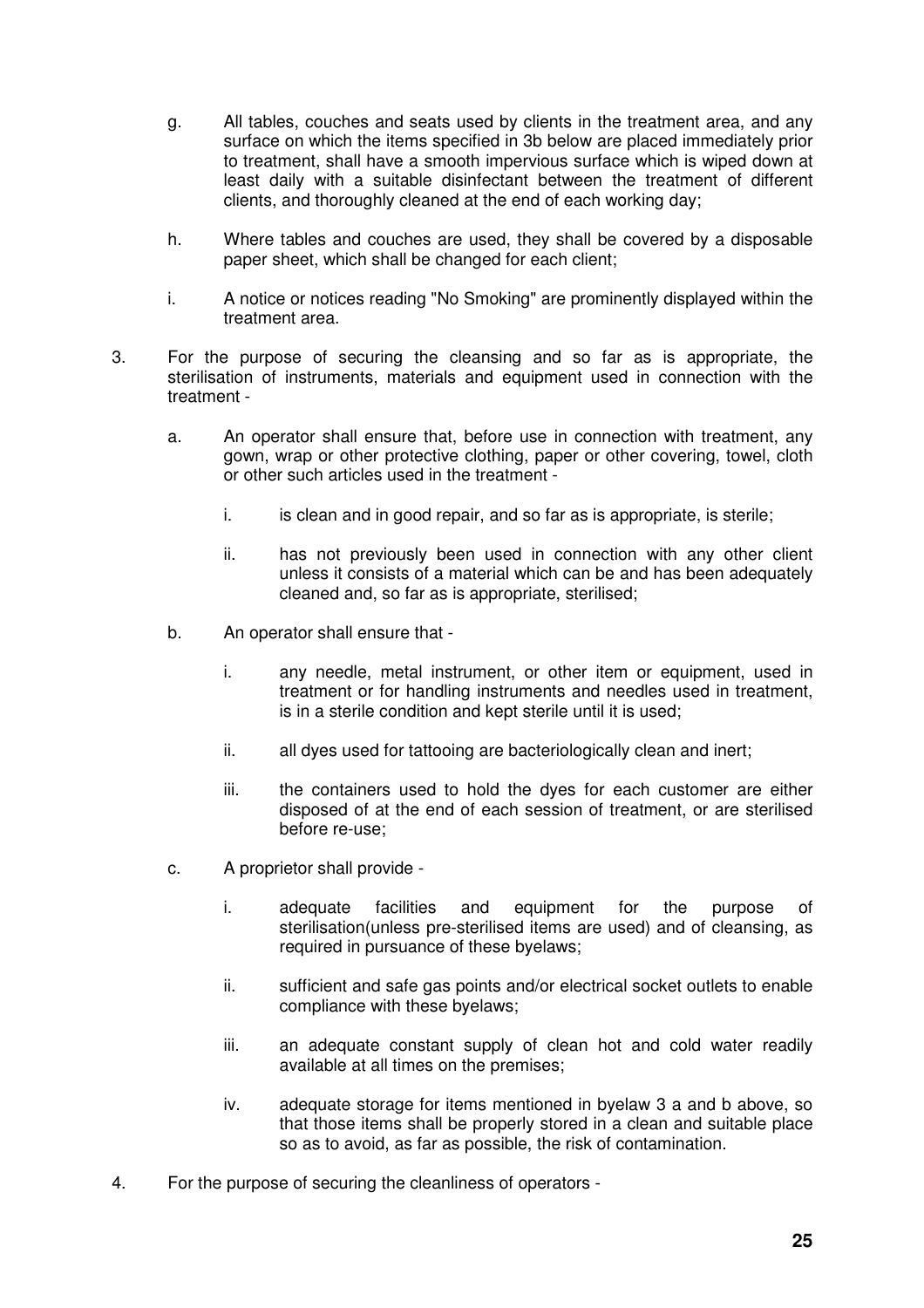- a. An operator whilst giving treatment shall ensure that
	- i. his hands and nails are clean and nails kept short;
	- ii. he is wearing clean and washable clothing, or alternatively a disposable covering that has not previously been used in connection with any other client;
	- iii. he keeps any open boil, sore, cut or open wound on an exposed part of his body effectively covered by an impermeable dressing;
	- iv. he does not smoke or consume food or drink;
- b. A proprietor shall provide
	- i. suitable and sufficient washing facilities for the sole use of operators, such facilities to have hot and cold water, sanitising soap or detergent, and a nail brush;
	- ii. suitable and sufficient sanitary accommodation for operators.

#### **NOTE - THE FOLLOWING DOES NOT FORM PART OF THE BYELAWS**

- A. Proprietors shall take all reasonable steps to ensure compliance with these byelaws by persons working on the premises. Section 16(9) of the Act lays down that a registered person shall cause to be prominently displayed on the premises a copy of these byelaws and a copy of any certificate of registration issued to him under Part VIII of the Act.
- B. "Section 16 of the Local Government (Miscellaneous Provisions) Act 1982 provides that any person who contravenes any of these byelaws shall be guilty of an offence and liable on summary conviction to a fine not exceeding level 3 on the standard scale. If a person registered under part viii of the Act is found guilty of contravening these byelaws the Court may instead of or in addition to imposing the fine, order the suspension or cancellation of his registration and of the registration of the premises in which the offence was committed if such premises are occupied by the person found guilty of the offence. It shall be a defence for the person charged under subsections (1), (2), (8) or (10) of Section 16 to prove that he took all reasonable precautions and exercised all due diligence to avoid the commission of the offence".
- C. Nothing in these byelaws shall extend to the practice of tattooing by or under the supervision of a person who is registered as a medical practitioner or a dentist or to premises on which the practice of tattooing is carried on by or under the supervision of such a person.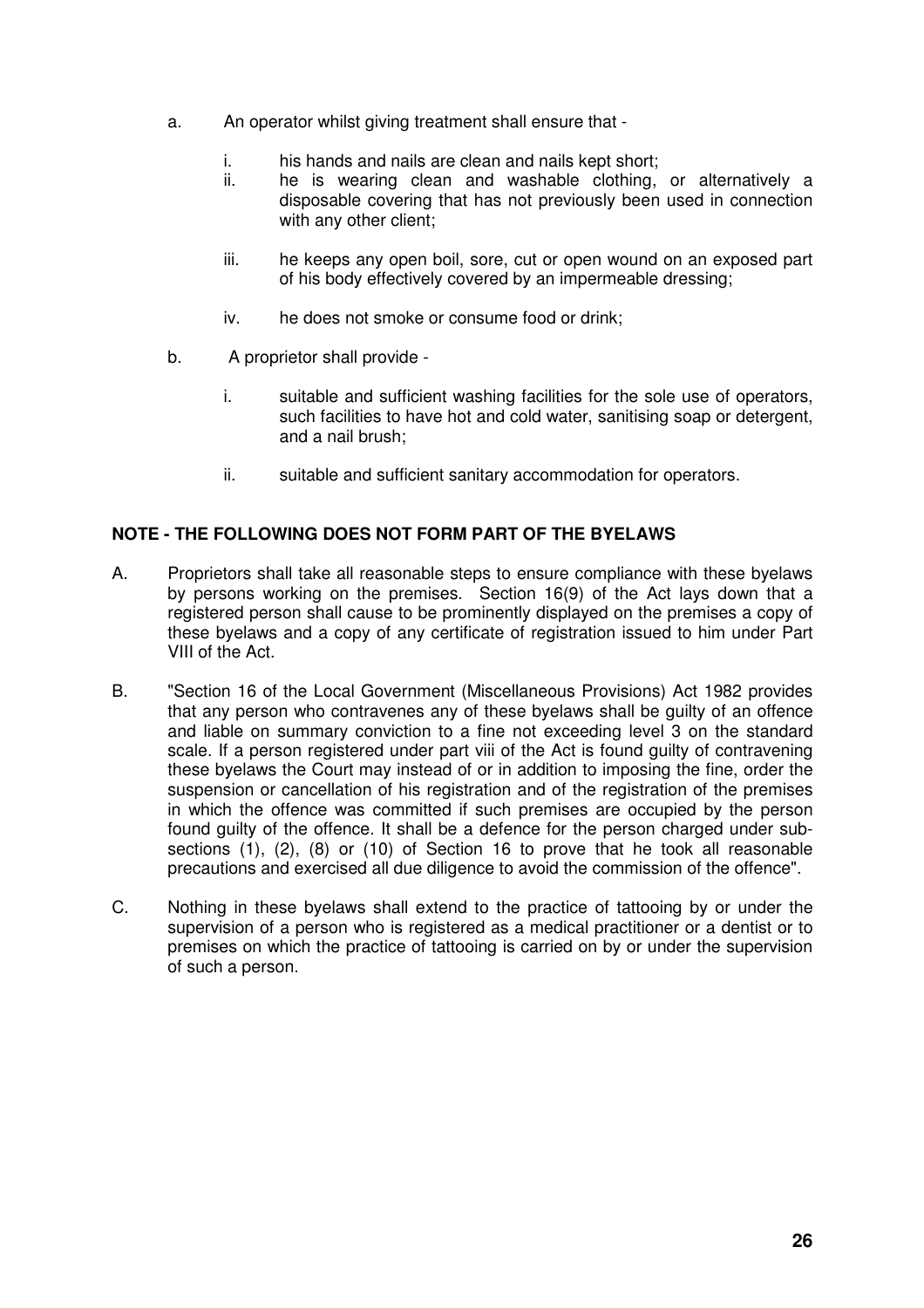#### **SEMI-PERMANENT SKIN-COLOURING**

Byelaws for the purposes of securing the cleanliness of premises registered under section 15 of the Local Government (Miscellaneous Provisions) Act 1982 and fittings in those premises and of registered persons and person assisting them and the cleansing and, so far as appropriate, sterilisation of instruments, materials and equipment used in connection with the business of semi-permanent skin-colouring made by North Lincolnshire Council in pursuance of Section 15(7) of the Act.

- 1. Interpretation:
	- a. In these byelaws, unless the context otherwise requires -

"The Act" means the Local Government (Miscellaneous Provisions) Act 1982; "Client" means any person undergoing treatment; "Operator" means any person giving treatment; "Premises" means any premises registered under Part VIII of the Act; "Proprietor" means any person registered under Part VIII of the Act; "Treatment" means any operation in effecting semi-permanent skin-colouring; "The treatment area" means any part of the premises where treatment is given to clients.

- b. The Interpretation Act 1978 shall apply for the interpretation of these byelaws as it applies for the interpretation of an Act of Parliament.
- 2. For the purpose of securing the cleanliness of premises and fittings therein a proprietor shall ensure that
	- a. All internal walls, doors, windows, partitions, floors and floor coverings, and ceilings, are kept clean and in such good repair as to enable them to be cleaned effectively;
	- b. The treatment area is used solely for giving treatment;
	- c. The floor of the treatment area is provided with a smooth impervious surface.
	- d. All waste materials, and other litters, arising from the treatment should be handled and disposed of as clinical waste in accordance with relevant legislation and guidance as advised by the local authority.
	- e. All needles used in treatment are single-use and disposable, as far as is practicable, and are stored and disposed of as clinical waste in accordance with the relevant legislation and guidance as advised by the local authority.
	- f. All furniture and fittings in the premises are kept clean and in such good repair as to enable them to be cleaned effectively.
	- g. All tables, couches and seats used by clients in the treatment area, and any surface on which the items specified in 3b below are placed immediately prior to treatment, shall have a smooth impervious surface which is wiped down at least daily with a suitable disinfectant between the treatment of different clients, and thoroughly cleaned at the end of each working day;
	- h. Where tables and couches are used, they shall be covered by a disposable paper sheet, which shall be changed for each client;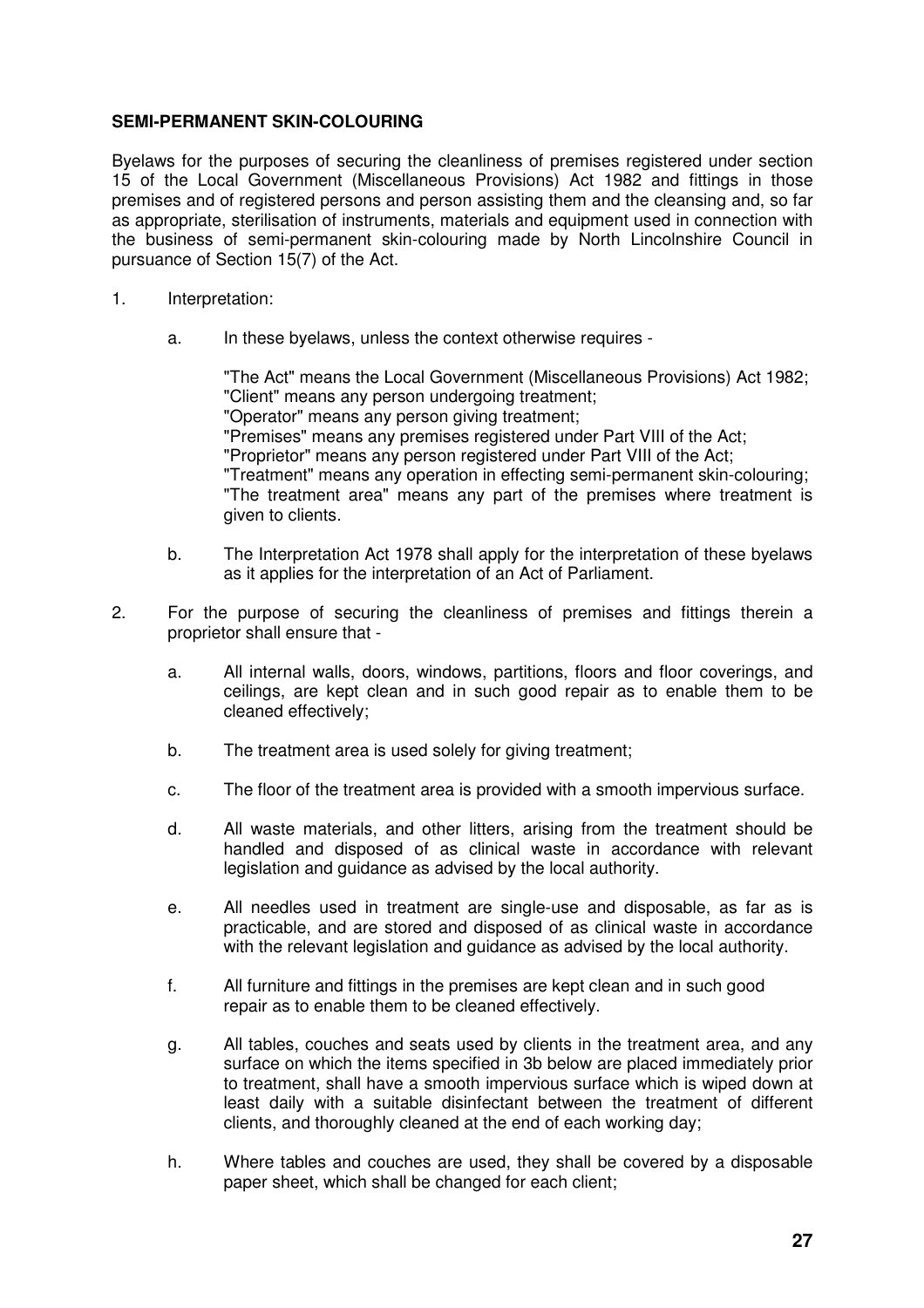- i. No eating, drinking or smoking is permitted in the treatment area and a notice or notices reading "No Smoking", "No Eating or Drinking", is prominently displayed there.
- 3. For the purpose of securing the cleansing and so far as is appropriate, the sterilisation of instruments, materials and equipment used in connection with the treatment
	- a. An operator shall ensure that, before use in connection with treatment, any gown, wrap or other protective clothing, paper or other covering, towel, cloth or other such article used in the treatment
		- i. is clean and in good repair, and so far as is appropriate, is sterile;
		- ii. has not previously been used in connection with any other client, unless it consists of a material which can be and has been adequately cleaned and, so far as is appropriate, sterilised;
	- b. An operator shall ensure that
		- i. any needle, metal instrument, or other item or equipment, used in treatment or for handling instruments and needles used in treatment, is in a sterile condition and kept sterile until it is used;
		- ii. All dyes used for semi-permanent skin-colouring are sterile and inert;
		- iii. the containers used to hold the dyes for each customer are either disposed of at the end of each session of treatment, or are cleaned and sterilised before re-use.
	- c. A proprietor shall provide
		- i. adequate facilities and equipment for the purpose of sterilisation (unless pre-sterilised items are used) and of cleansing, as required in pursuance of these byelaws;
		- ii. sufficient and safe gas points and/or electrical socket outlets to enable compliance with these byelaws;
		- iii. an adequate constant supply of clean hot and cold water readily available at all times on the premises;
		- iv. adequate storage for items mentioned in byelaw 3 a and b above, so that those items shall be properly stored in a clean and suitable place so as to avoid, as far as possible, the risk of contamination.
- 4. For the purpose of securing the cleanliness of operators
	- a. An proprietor shall ensure that
		- i. any operator keeps his hands and nails are clean and nails kept short;
		- ii. any operator wears disposable surgical gloves that have not previously been used with any other client;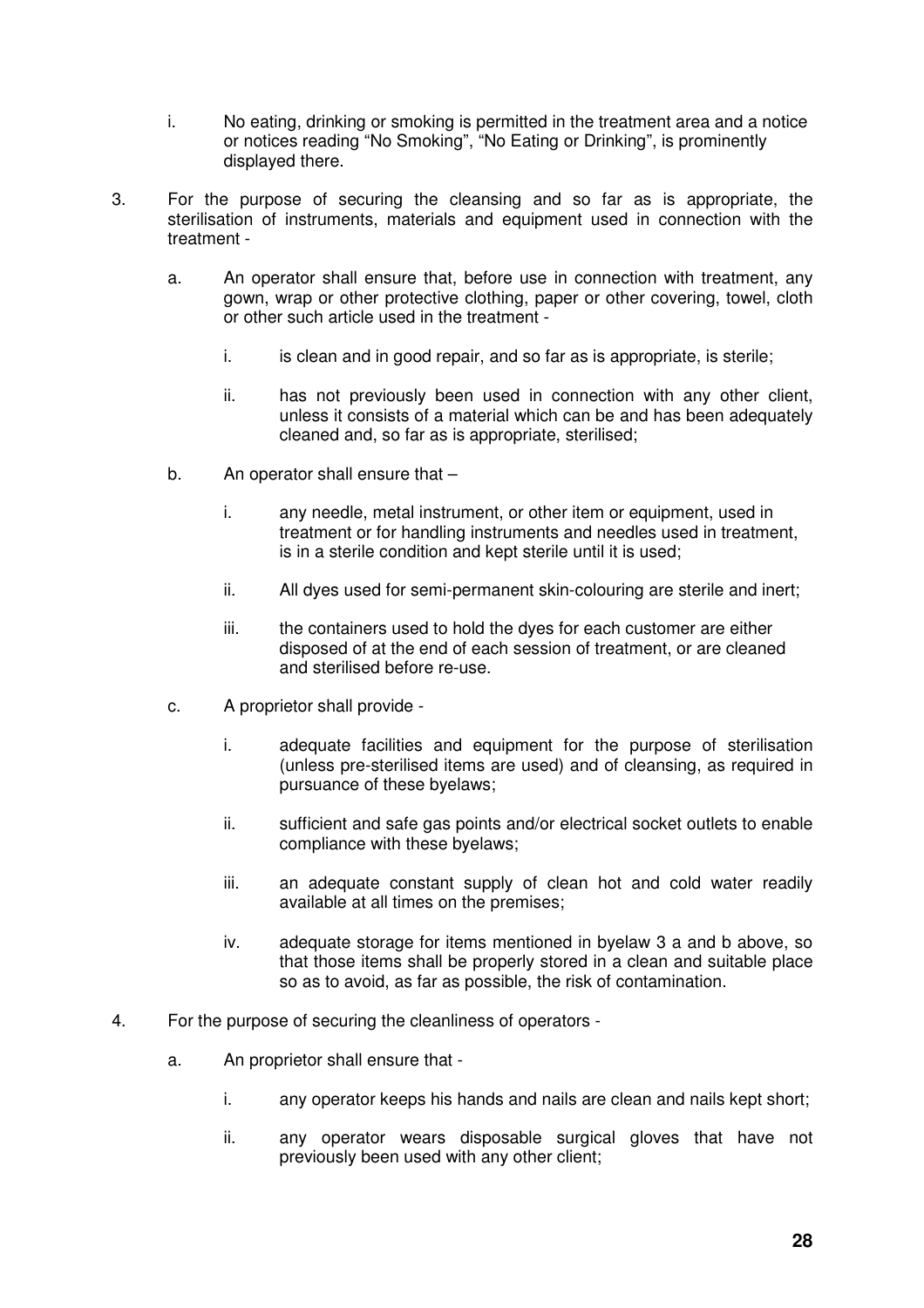- iii any operator of the premises wears a gown, wrap or protective clothing that is clean and washable, or alternatively a disposable covering that has not previously been used in connection with any other client;
- iv he keeps any open boil, sore, cut or open wound on an exposed part of his body effectively covered by an impermeable dressing;
- v. any operator does not smoke or consume food or drink in the treatment area.
- b. A proprietor shall provide
	- i. suitable and sufficient washing facilities for the sole use of operators, including hot and cold water and sanitising soap or detergent;
	- ii. suitable and sufficient sanitary accommodation for operators.

#### **NOTE - THE FOLLOWING DOES NOT FORM PART OF THE BYELAWS**

- A. Proprietors must take all reasonable steps to ensure compliance with these byelaws by persons working on the premises. Section 16(9) of the Act provides that a registered person shall cause to be prominently displayed on the premises a copy of these byelaws and a copy of any certificate of registration issued to him under Part VIII of the Act.
- B. Section 16(2) of the Local Government (Miscellaneous Provisions) Act 1982 provides that any person who contravenes any of these byelaws shall be guilty of an offence and liable on summary conviction to a fine not exceeding level 3 on the standard scale. If a person registered under part VIII of the Act is found guilty of contravening these byelaws the Court may instead of or in addition to imposing the fine, order the suspension or cancellation of his registration and of the registration of the premises in which the offence was committed if such premises are occupied by the person found guilty of the offence. It shall be a defence for the person charged under subsections (1), (2), (8) or (10) of Section 16 to prove that he took all reasonable precautions and exercised all due diligence to avoid the commission of the offence".
- C. Nothing in these byelaws shall extend to the practice of semi-permanent skincolouring by or under the supervision of a person who is registered as a medical practitioner or to premises on which the practice of semi-permanent skin-colouring is carried on by or under the supervision of such a person.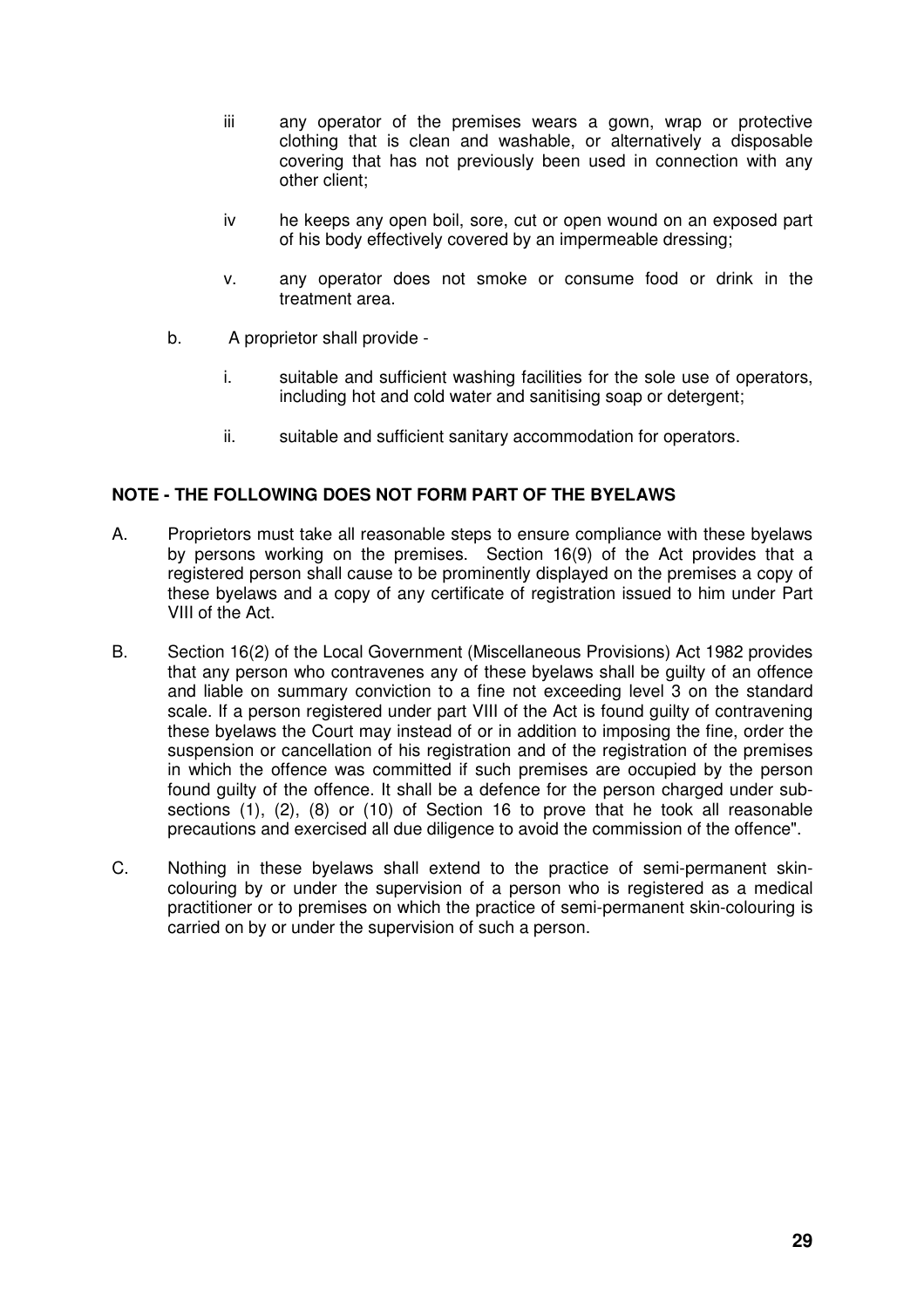#### **COSMETIC PIERCING**

Byelaws for the purposes of securing the cleanliness of premises registered under section 15 of the Local Government (Miscellaneous Provisions) Act 1982 and fittings in those premises and of registered persons and person assisting them and the cleansing and, so far as appropriate, sterilisation of instruments, materials and equipment used in connection with the business of cosmetic piercing made by North Lincolnshire Council in pursuance of Section 15(7) of the Act.

- 1. Interpretation:
	- a. In these byelaws, unless the context otherwise requires -

"The Act" means the Local Government (Miscellaneous Provisions) Act 1982; "Client" means any person undergoing treatment; "Operator" means any person giving treatment; "Premises" means any premises registered under Part VIII of the Act; "Proprietor" means any person registered under Part VIII of the Act; "Treatment" means any operation in effecting cosmetic piercing; "The treatment area" means any part of the premises where treatment is given to clients.

- b. The Interpretation Act 1978 shall apply for the interpretation of these byelaws as it applies for the interpretation of an Act of Parliament.
- 2. For the purpose of securing the cleanliness of premises and fittings therein a proprietor shall ensure that
	- a. All internal walls, doors, windows, partitions, floors and floor coverings, and ceilings, are kept clean and in such good repair as to enable them to be cleaned effectively;
	- b. All waste materials, and other litters, arising from the treatment should be handled and disposed of as clinical waste in accordance with relevant legislation and guidance as advised by the local authority.
	- c. All needles used in treatment are single-use and disposable, as far as is practicable, and are stored and disposed of as clinical waste in accordance with the relevant legislation and guidance as advised by the local authority.
	- d. All furniture and fittings in the premises are kept clean and in such good repair as to enable them to be cleaned effectively.
	- e. All tables, couches and seats used by clients in the treatment area, and any surface on which the items specified in 3b below are placed immediately prior to treatment, shall have a smooth impervious surface which is wiped down at least daily with a suitable disinfectant between the treatment of different clients, and thoroughly cleaned at the end of each working day;
	- f. Where tables and couches are used, they shall be covered by a disposable paper sheet, which shall be changed for each client;
	- g. No eating, drinking or smoking is permitted in the treatment area and a notice or notices reading "No Smoking", "No Eating or Drinking", is prominently displayed there.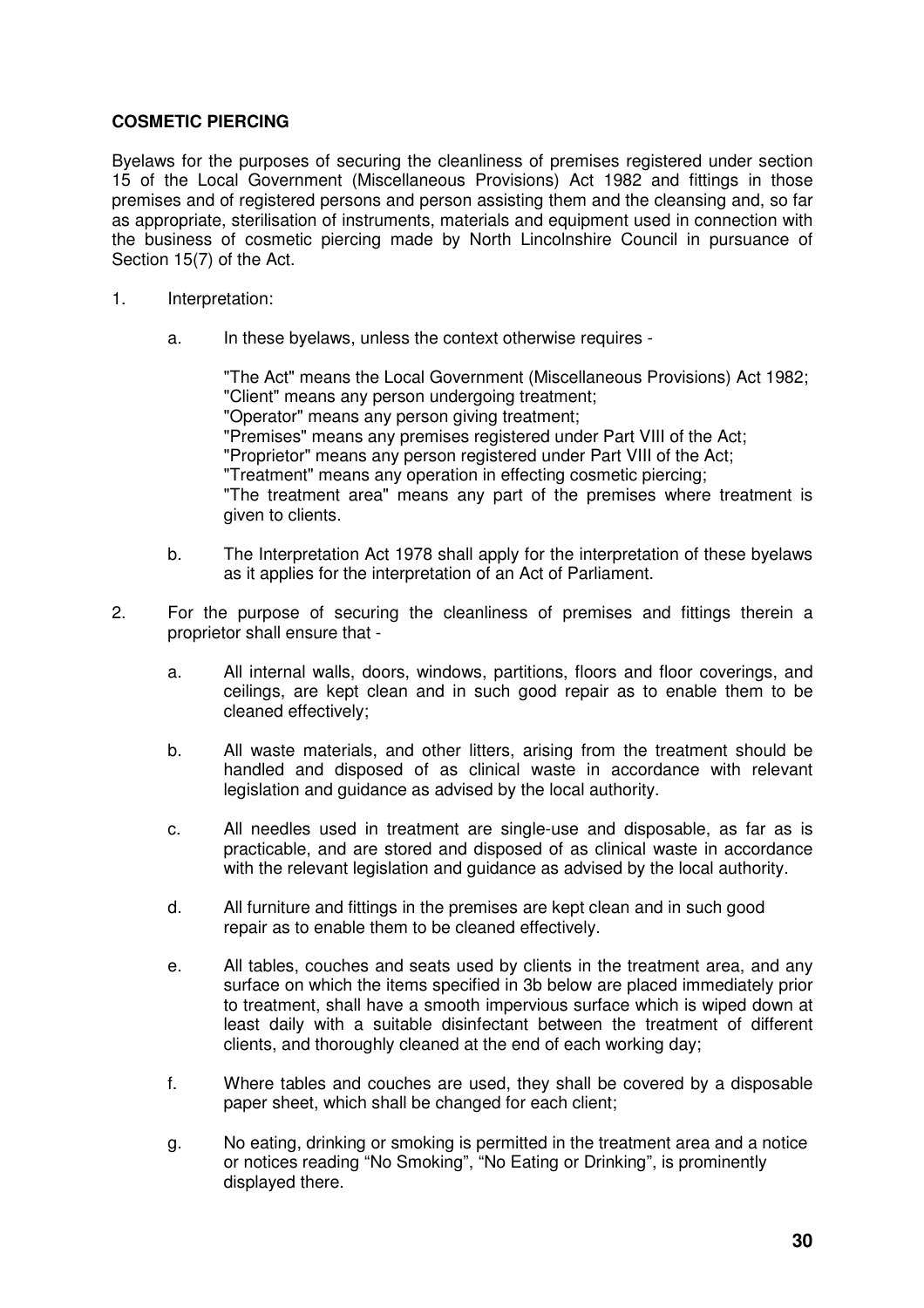- 3. For the purpose of securing the cleansing and so far as is appropriate, the sterilisation of instruments, materials and equipment used in connection with the treatment
	- a. An operator shall ensure that, before use in connection with treatment, any gown, wrap or other protective clothing, paper or other covering, towel, cloth or other such article used in the treatment
		- i. is clean and in good repair, and so far as is appropriate, is sterile;
		- ii. has not previously been used in connection with any other client, unless it consists of a material which can be and has been adequately cleaned and, so far as is appropriate, sterilised;
	- b. An operator shall ensure that any needle, metal instrument, or other item or equipment, used in treatment or for handling instruments and needles used in treatment, is in a sterile condition and kept sterile until it is used.
	- c. A proprietor shall provide
		- i. adequate facilities and equipment for the purpose of sterilisation (unless pre-sterilised items are used) and of cleansing, as required in pursuance of these byelaws;
		- ii. sufficient and safe gas points and/or electrical socket outlets to enable compliance with these byelaws;
		- iii. an adequate constant supply of clean hot and cold water readily available at all times on the premises;
		- iv. adequate storage for items mentioned in byelaw 3 a and b above, so that those items shall be properly stored in a clean and suitable place so as to avoid, as far as possible, the risk of contamination.
- 4. For the purpose of securing the cleanliness of operators
	- a. An proprietor shall ensure that
		- i. any operator keeps his hands and nails are clean and nails kept short;
		- ii. any operator wears disposable surgical gloves that have not previously been used with any other client;
		- iii any operator of the premises wears a gown, wrap or protective clothing that is clean and washable, or alternatively a disposable covering that has not previously been used in connection with any other client;
		- iv he keeps any open boil, sore, cut or open wound on an exposed part of his body effectively covered by an impermeable dressing;
		- v. any operator does not smoke or consume food or drink in the treatment room.